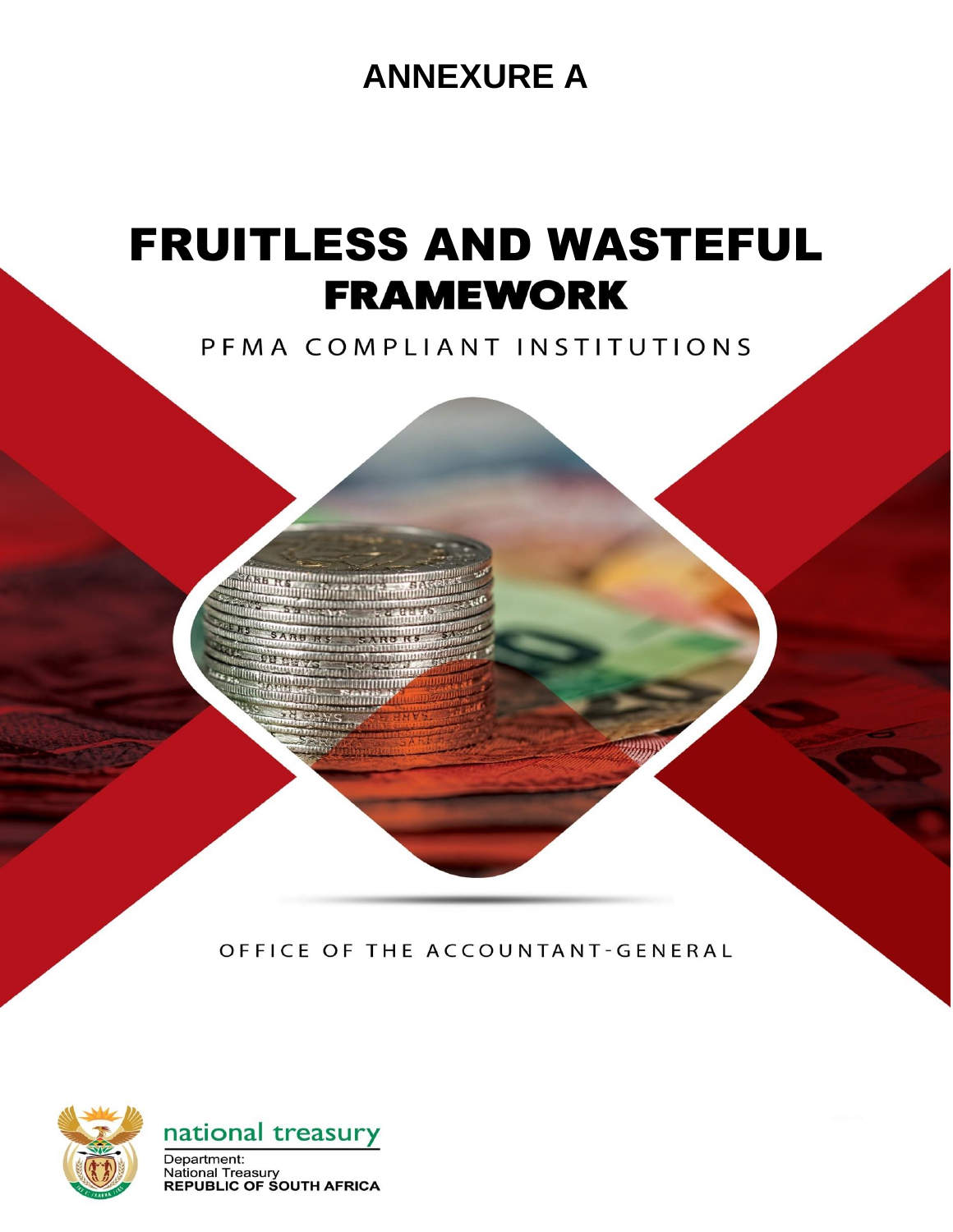

## national treasury FRUITLESS AND WASTEFUL EXPENDITURE **FRAMEWORK**

## **TABLE OF CONTENTS**

| DISCOVERY, REPORTING AND RECOGNITION FRUITLESS AND WASTEFUL |
|-------------------------------------------------------------|
|                                                             |
|                                                             |
|                                                             |
|                                                             |
|                                                             |
|                                                             |
|                                                             |
|                                                             |
|                                                             |
|                                                             |
|                                                             |
|                                                             |
|                                                             |
|                                                             |
|                                                             |
|                                                             |
|                                                             |
|                                                             |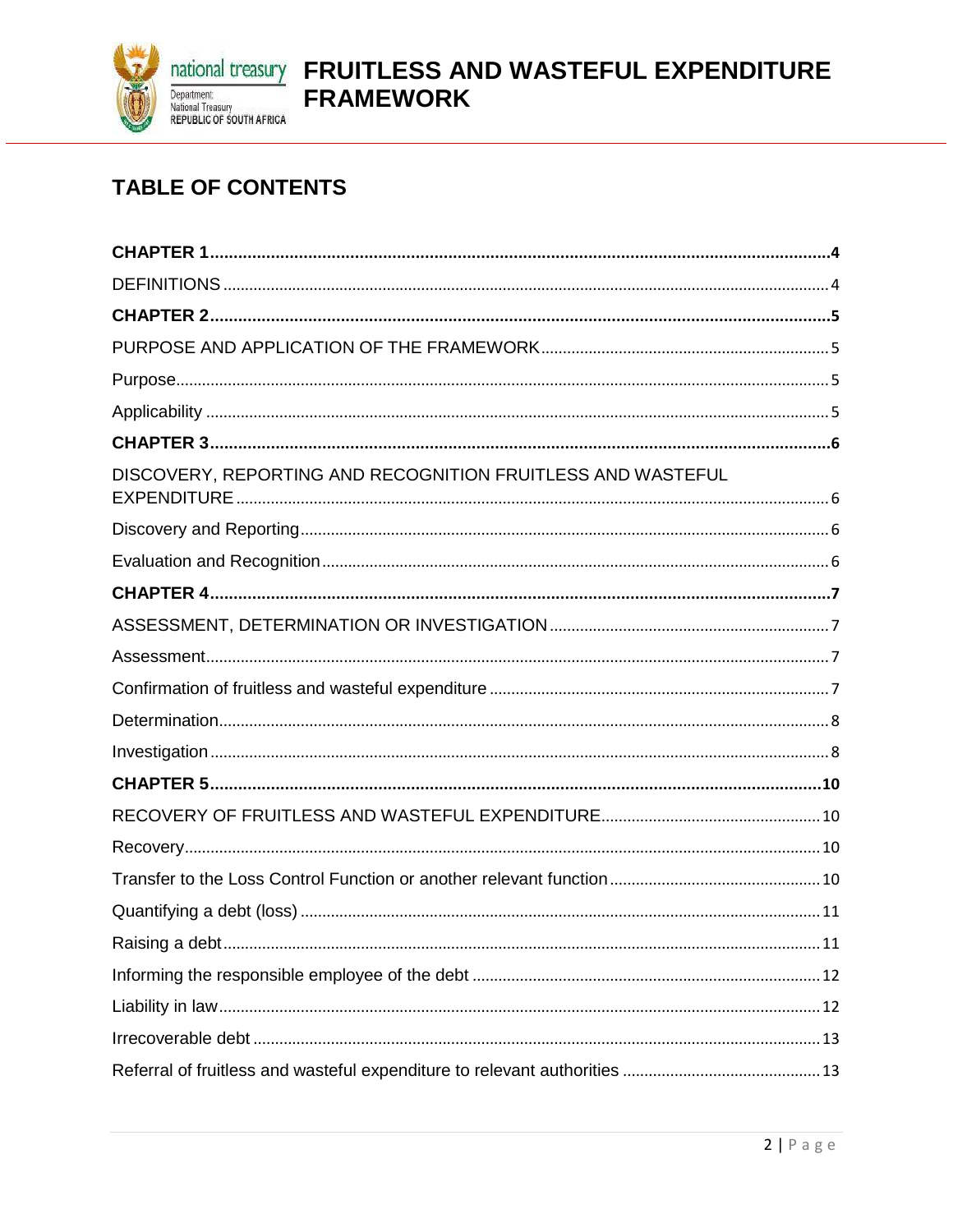

## **<u>national treasury</u>** FRUITLESS AND WASTEFUL EXPENDITURE **FRAMEWORK**

| Fruitless and wasteful expenditure referred to the South Africa Police Service [paragraph 36(b)]  14 |
|------------------------------------------------------------------------------------------------------|
|                                                                                                      |
|                                                                                                      |
|                                                                                                      |
|                                                                                                      |
|                                                                                                      |
|                                                                                                      |
|                                                                                                      |
|                                                                                                      |
|                                                                                                      |
|                                                                                                      |
|                                                                                                      |
|                                                                                                      |
|                                                                                                      |
| EXAMPLE TEMPLATE: FRUITLESS AND WASTEFUL EXPENDITURE CHECKLIST22                                     |
|                                                                                                      |
| EXAMPLE TEMPLATE: FRUITLESS AND WASTEFUL EXPENDITURE LEAD SCHEDULE  23                               |
|                                                                                                      |
| EXAMPLE TEMPLATE: FRUITLESS AND WASTEFUL EXPENDITURE IN YEAR-                                        |
|                                                                                                      |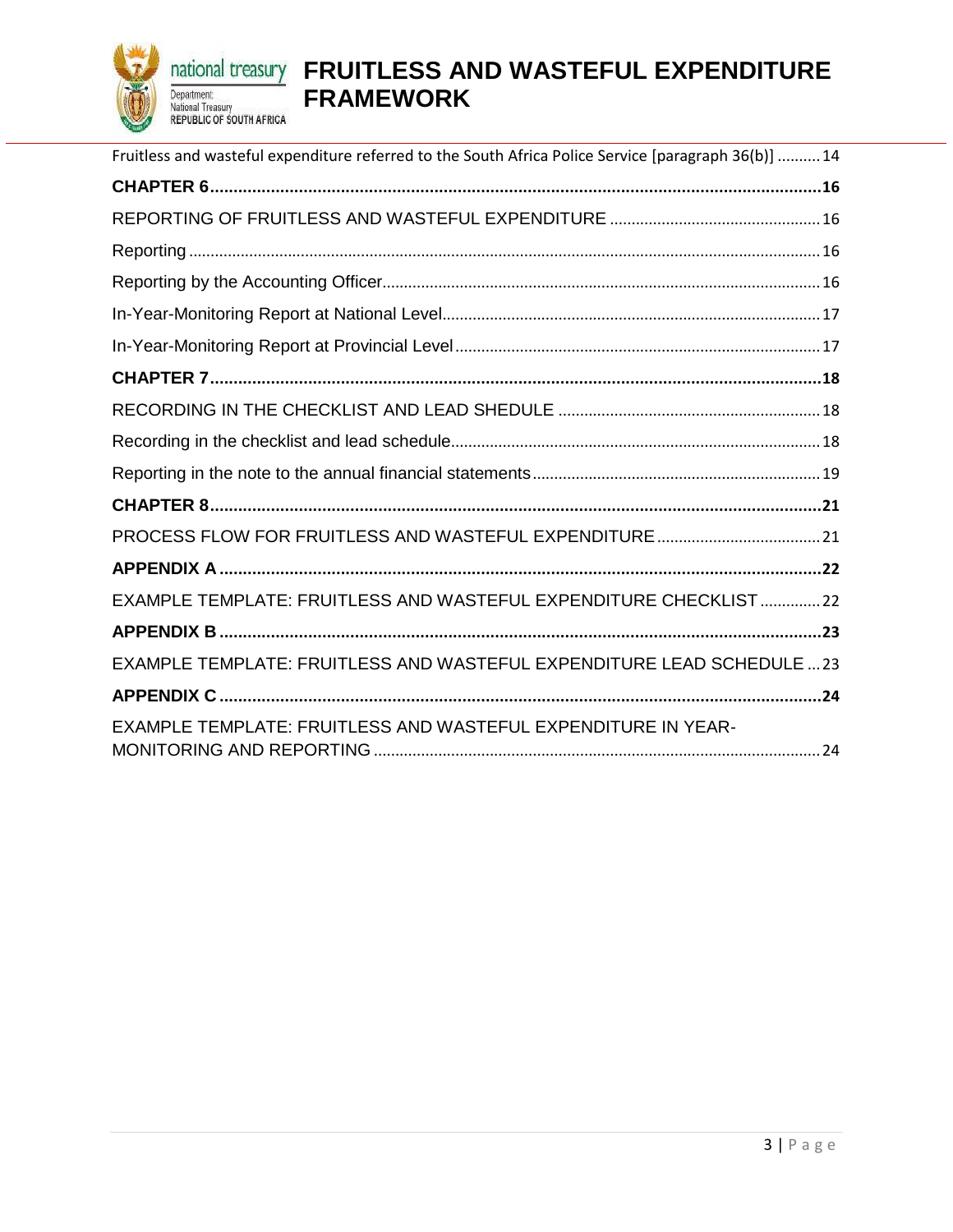

l

#### **CHAPTER 1**

#### **DEFINITIONS**

<span id="page-3-1"></span><span id="page-3-0"></span>In this Framework, any word or expression to which a meaning has been assigned in section 1 of the Public Finance Management Act (PFMA), 1999 (Act No. 1 of 1999), and regulations made in terms thereof, has the meaning so assigned, and —

**"assessment"** means a test conducted by the Loss Control Function or another relevant function<sup>1</sup> to assess whether the expenditure meets the definition of fruitless and wasteful expenditure;

**"checklist"** means a list of alleged cases of fruitless and wasteful expenditure that are in the process of being dealt with;

**"determination"** means an informal assessment to be conducted by the Loss Control Function or another relevant function to examine or analyse particulars of the expenditure and quantify amount(s) of fruitless and wasteful expenditure;

**"investigation"** means a formal probe to be conducted by a function performing investigations or another relevant function to analyse the particulars of fruitless and wasteful expenditure in order to establish the facts about the transaction related to fraudulent, corrupt or other criminal conduct;

**"lead schedule"** means a summary of fruitless and wasteful expenditure to be disclosed in the notes to the annual financial statements and the progress related thereto;

**"reasonable care"** means applying due diligence and exercising control (careful application, attentiveness, caution) to ensure that the probability of a transaction, event or condition not being achieved as planned is being managed; and

**"vain"** means an expenditure which was undertaken without value or substance and which did not yield any desired results or objectives.

 $1$  Reference to another relevant function means a function assigned by the accounting officer or accounting authority to perform a task related to loss control management.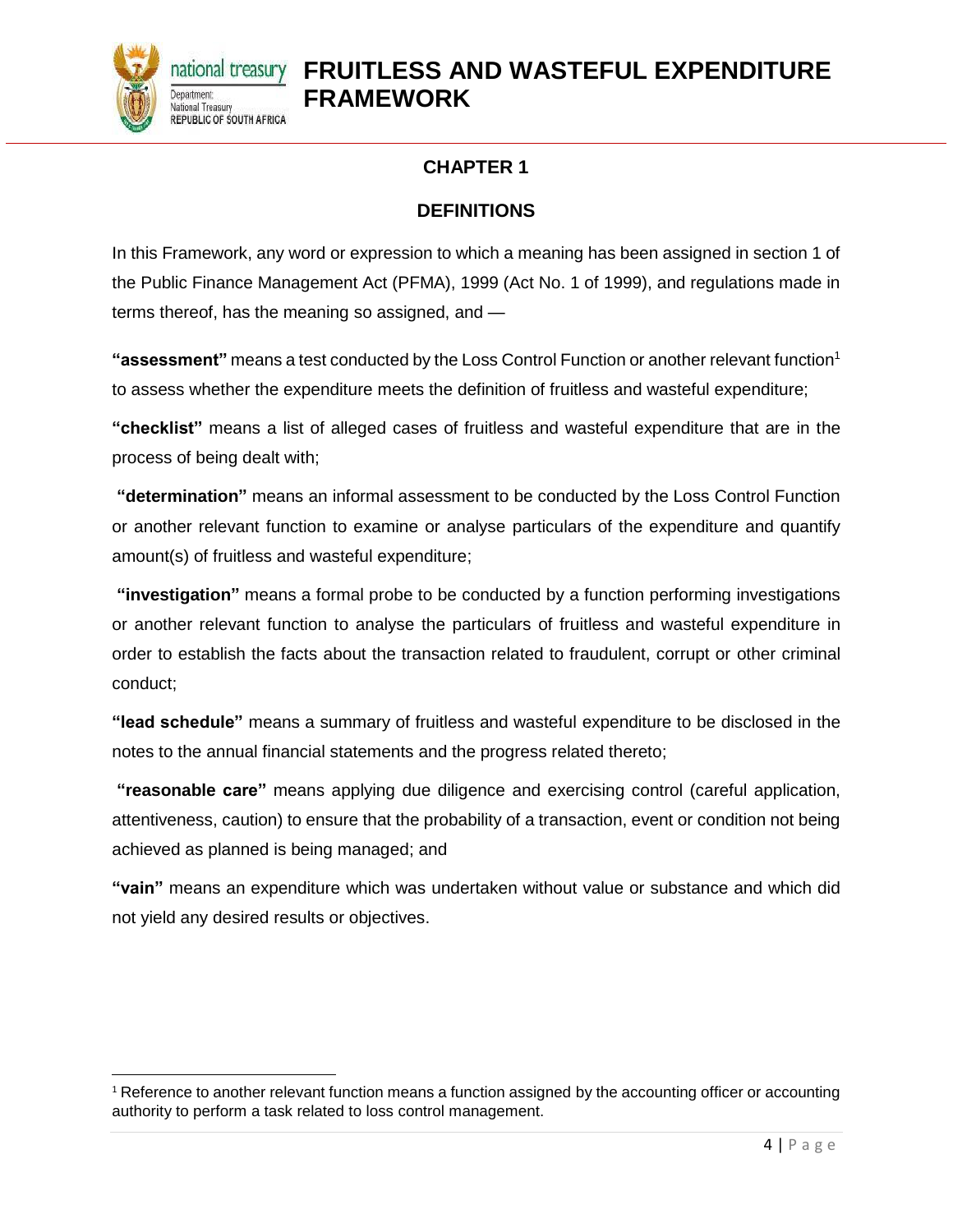

#### **PURPOSE AND APPLICATION OF THE FRAMEWORK**

#### <span id="page-4-2"></span><span id="page-4-1"></span><span id="page-4-0"></span>**Purpose**

1. The purpose of this Framework is to provide procedures to be followed by accounting officers and accounting authorities when dealing with fruitless and wasteful expenditure.

#### <span id="page-4-3"></span>**Applicability**

- 2. This Framework applies to all:
	- (a) Departments;
	- (b) Constitutional Institutions listed in Schedule 1 to the PFMA; and
	- (c) Public Entities listed in Schedules 2 and 3 to the PFMA.

#### **Fruitless and wasteful expenditure incurred in prior year(s)**

3. Accounting officers of departments and constitutional institutions and accounting authorities of public entities must address previous cases of fruitless and wasteful expenditure in terms of this Framework.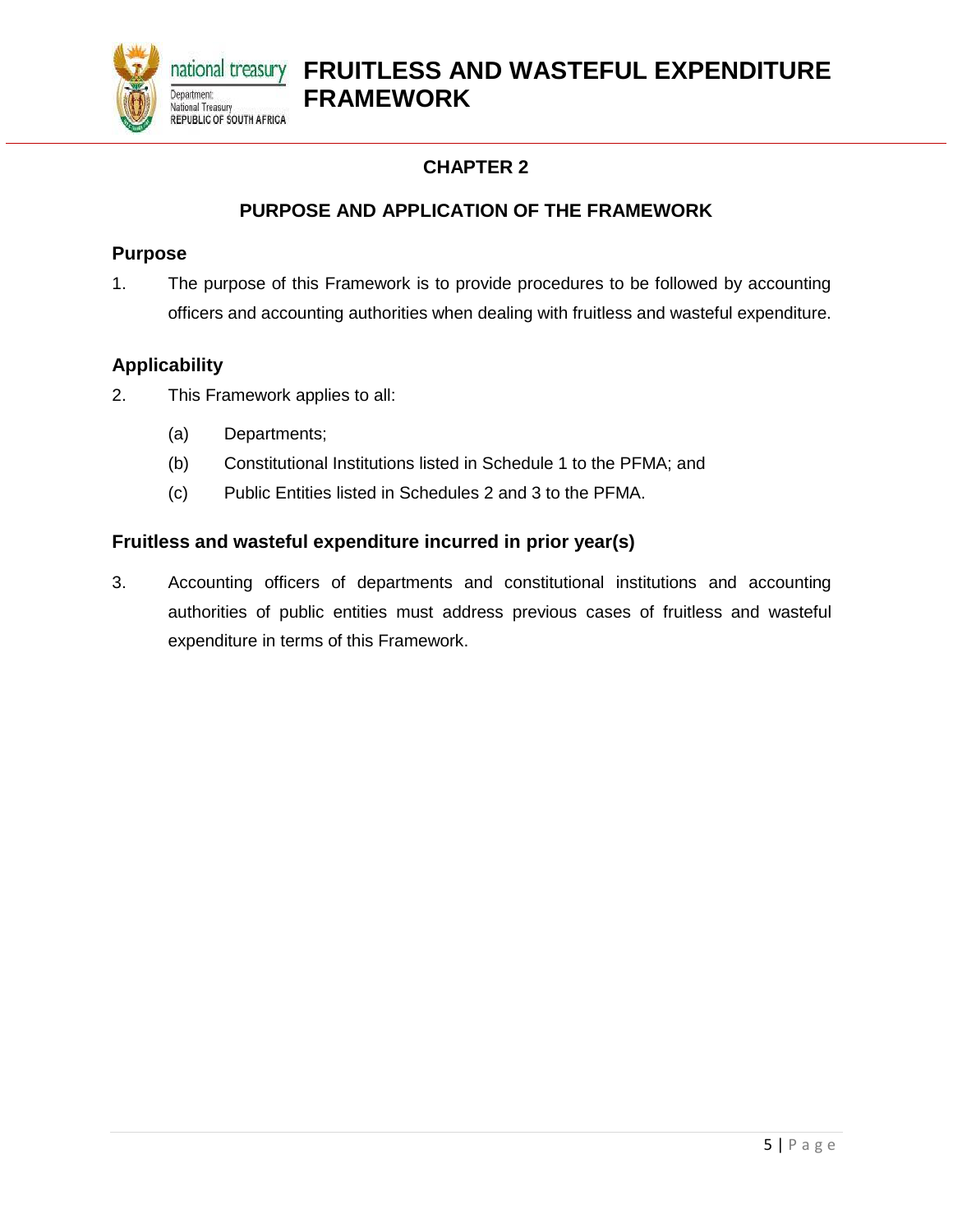

#### <span id="page-5-1"></span><span id="page-5-0"></span>**DISCOVERY AND EVALUATION OF FRUITLESS AND WASTEFUL EXPENDITURE**

#### <span id="page-5-2"></span>**Discovery**

4. An employee of a department, constitutional institution or public entity who becomes aware or suspects the occurrence of fruitless and wasteful expenditure must immediately, in writing, report such expenditure to the accounting officer in terms of Treasury Regulations 9.1.2 and (in a case of public entities) to the accounting authority in terms of the reporting policy of that public entity.

#### <span id="page-5-3"></span>**Evaluation**

- 5. Fruitless and wasteful expenditure is incurred when the resulting expenditure is made in vain and no value for money was derived from the expenditure or the use of other resources.
- 6. **Table 1:** Evaluation of incidents into circumstances that could lead to fruitless and wasteful expenditure –

| (a) | Evaluation of an incident(s)      | An evaluation of an incident that may lead to the unintended            |  |  |  |  |  |  |  |
|-----|-----------------------------------|-------------------------------------------------------------------------|--|--|--|--|--|--|--|
|     |                                   | occurrence of fruitless and wasteful expenditure                        |  |  |  |  |  |  |  |
| (b) | <b>Exercising reasonable care</b> | Action, procedure or operation undertaken by the employee(s) or         |  |  |  |  |  |  |  |
|     |                                   | another relevant function in responding to the possibility of incurring |  |  |  |  |  |  |  |
|     |                                   | fruitless and wasteful.                                                 |  |  |  |  |  |  |  |
| (c) | <b>Examination of negligence</b>  | Confirmation of whether the action, procedure or operation of           |  |  |  |  |  |  |  |
|     |                                   | exercising reasonable care was disregarded by employee(s) or            |  |  |  |  |  |  |  |
|     |                                   | another relevant function to prevent fruitless and<br>wasteful          |  |  |  |  |  |  |  |
|     |                                   | expenditure                                                             |  |  |  |  |  |  |  |

- 7. Fruitless and wasteful expenditure must fulfill the following conditions in the definition
	- (a) expenditure must be made in vain; and
	- (b) such expenditure would have been avoided had reasonable care been exercised.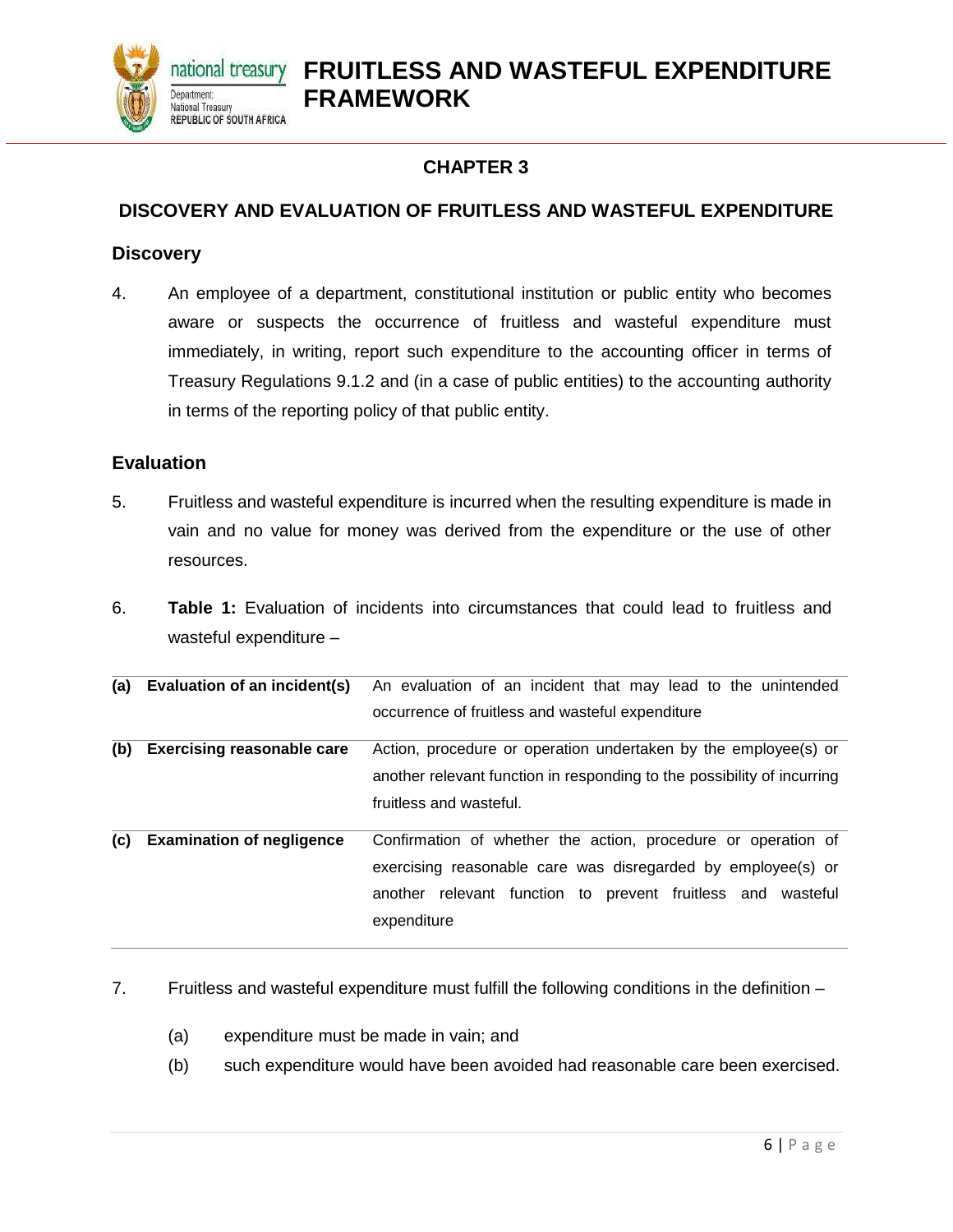<span id="page-6-0"></span>

#### **ASSESSMENT, DETERMINATION OR INVESTIGATION**

#### <span id="page-6-2"></span><span id="page-6-1"></span>**Assessment**

 $\overline{\phantom{a}}$ 

- 8. For an employee or another relevant function in a department, constitutional institution or public entity to exercise reasonable care in an effort to prevent fruitless and wasteful expenditure, that employee or relevant function must evaluate incidents of that particular transaction that may lead to fruitless and wasteful expenditure.
- 9. Once it has been evaluated that an incident may lead to fruitless and wasteful expenditure, the employee(s) or another relevant function must immediately<sup>2</sup> take action to eliminate the occurrence of fruitless and wasteful expenditure.
- 10. Section 38(1)(c)(ii) and 51(1)(b)(ii) of the PFMA require accounting officers and accounting authorities to, amongst others, take effective and appropriate steps to prevent fruitless and wasteful expenditure.
- 11. Upon detection of alleged fruitless and wasteful expenditure, the Loss Control Function or another relevant Function must conduct an assessment to confirm whether expenditure incurred meets the definition of fruitless and wasteful expenditure.

#### <span id="page-6-3"></span>**Confirmation of fruitless and wasteful expenditure**

- 12. The accounting officer or accounting authority must record the details of all alleged fruitless and wasteful expenditure in the Checklist, as contained in **Appendix A** to this Framework.
- 13. Upon confirmation of fruitless and wasteful expenditure, the accounting officer or accounting authority must record the details of fruitless and wasteful expenditure in the Lead Schedule, as contained in **Appendix B** to this Framework.

<sup>2</sup> **Immediately"** in the context of this Framework means that the employee or another relevant function must take action speedily to ensure that fruitless and wasteful expenditure is not incurred before the incident takes place.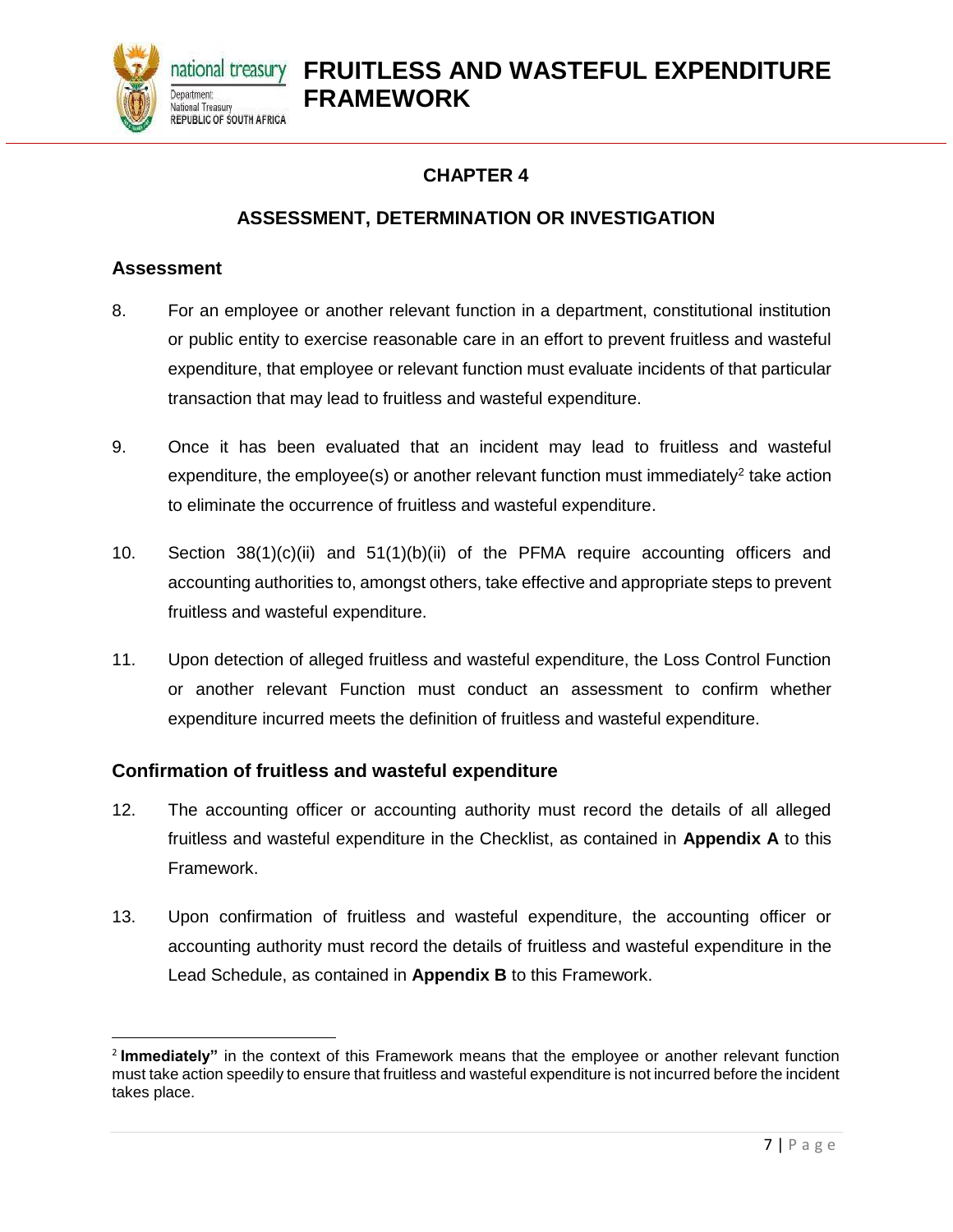

#### <span id="page-7-0"></span>**Determination**

- 14. The Loss Control Function or another relevant function must conduct a determination test to examine or analyse particulars of the expenditure and quantify the amount(s) of the fruitless and wasteful expenditure.
- 15. The Loss Control Function or another relevant function must at least collect information on –
	- (a) the root causes that led to the fruitless and wasteful expenditure;
	- (b) the employee(s) responsible;
	- (c) confirmed amounts of fruitless and wasteful expenditure to be recovered;
	- (d) confirmed amounts of fruitless and wasteful expenditure that are assessed as irrecoverable; and
	- (e) any breakdown in the designed internal controls.
- 16. The determination test referred to in paragraph 14 must commence within 30 days after the fruitless and wasteful expenditure was reported to the accounting officer or accounting authority.

#### <span id="page-7-1"></span>**Investigation**

- 17. The accounting officer or accounting authority must conduct an investigation if it is suspected that there is a possibility of fraudulent, corrupt or other criminal conduct emanating from the incurrence of fruitless and wasteful expenditure
- 18. The accounting officer or accounting authority must, upon suspicion of a fraudulent, corrupt or other criminal conduct, refer the fruitless and wasteful expenditure matter to a function performing investigations in order to establish the facts about the transaction and to obtain recommendations on the next step(s) to be taken.
- 19. The investigation must provide the accounting officer or accounting authority with at least the following information –
	- (a) root causes that led to the fruitless and wasteful expenditure;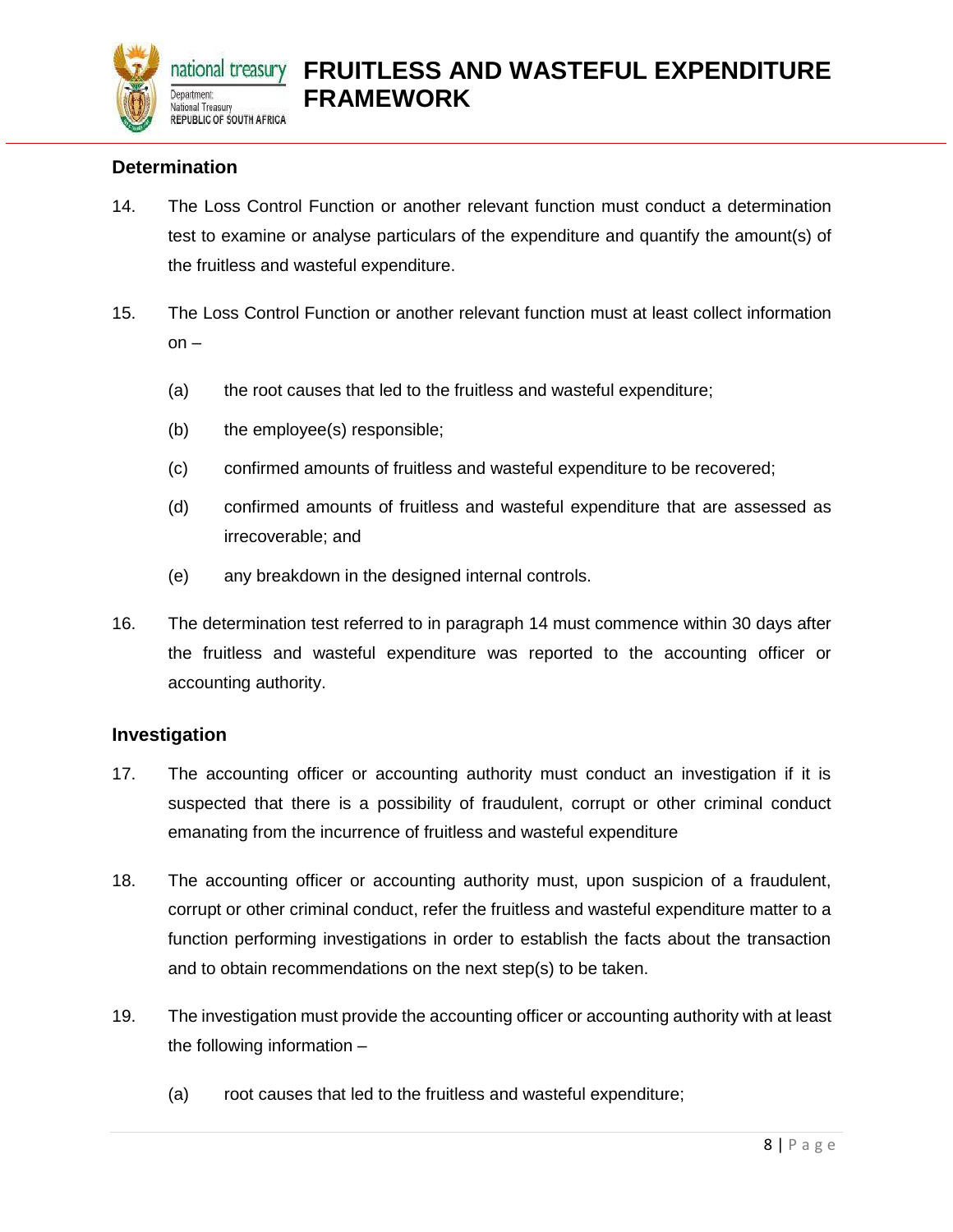

- (b) employee(s) responsible for incurring the fruitless and wasteful expenditure;
- (c) fraudulent, corrupt or other criminal conduct;
- (d) whether the matter was referred to the South African Police Service; and
- (e) any breakdown in the designed internal controls and the impact thereof.
- 20. The investigation referred to in paragraph 17 must commence within 30 days after the determination test.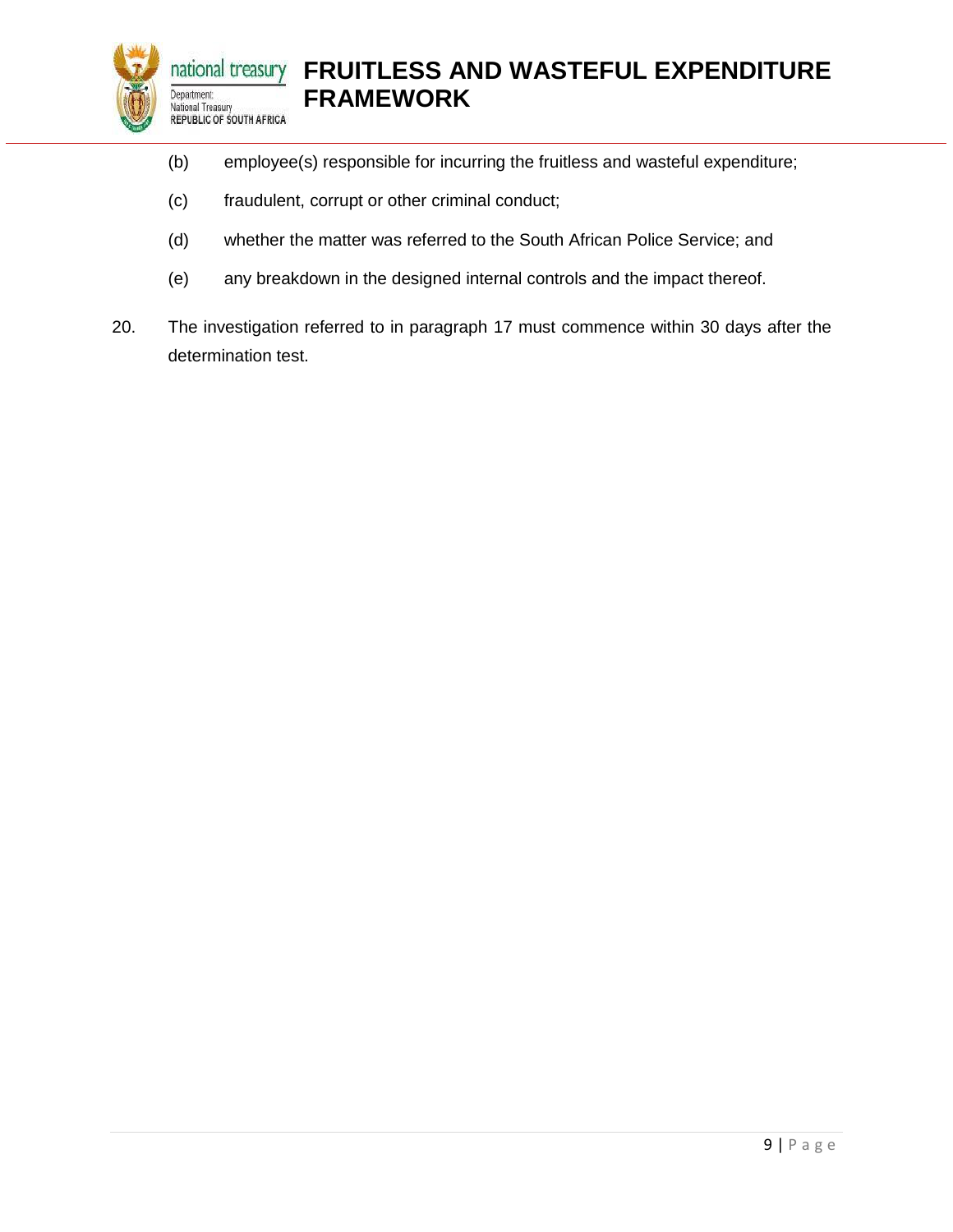

#### **CHAPTER 5**

#### **RECOVERY OF FRUITLESS AND WASTEFUL EXPENDITURE**

#### <span id="page-9-2"></span><span id="page-9-1"></span><span id="page-9-0"></span>**Recovery**

#### <span id="page-9-3"></span>**Transfer to the Loss Control Function or another relevant function**

21. If it has been confirmed that expenditure is fruitless and wasteful, the accounting officer or accounting authority must recover such amounts of fruitless and wasteful expenditure from the responsible employee(s).

#### 22. **Figure 1: Process for recovery of fruitless and wasteful expenditure**

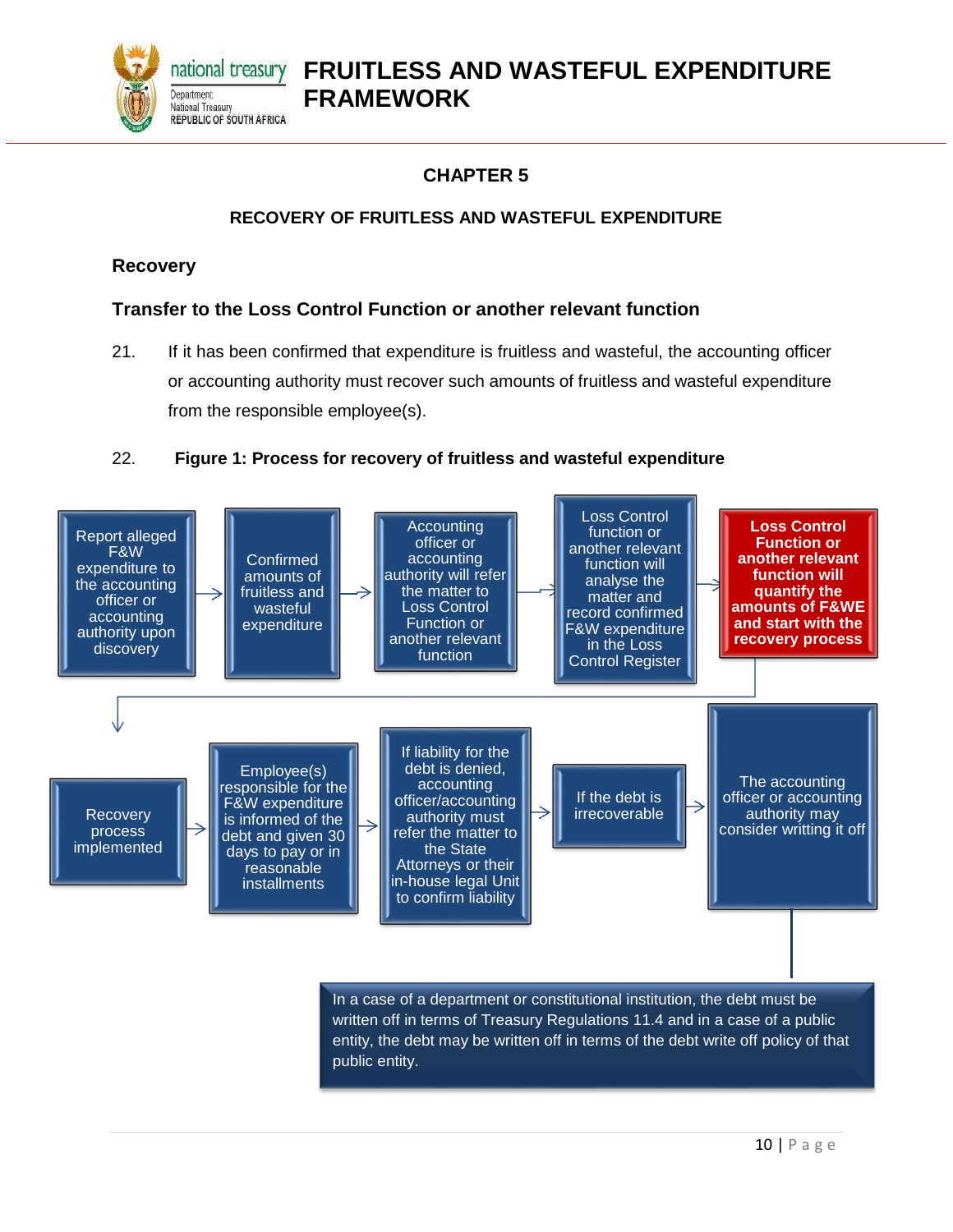

23. **Figure 1** above demonstrates that, if the results of the determination test conducted confirms that a department, constitutional institution or public entity has incurred fruitless and wasteful expenditure, the accounting officer or accounting authority must take the necessary steps referred to in paragraphs 24 to 35 of this Framework.

#### <span id="page-10-0"></span>**Quantifying a debt (loss)**

- 24. The amount of debt recoverable from the responsible employee(s) may equate to  $-$ 
	- (a) the value of the debt incurred as a consequence of his/her/their action(s) that led to incurrence of the fruitless and wasteful expenditure; or
	- (b) a lesser amount, determined by the accounting officer or accounting authority in accordance with the debt management policy of the institution.
- 25. In a case where the accounting officer or accounting authority is responsible for the debt, the relevant treasury –
	- (a) must determine the value of the debt incurred as a consequence of his/her/their action(s) that led to incurrence of the fruitless and wasteful; or
	- (b) may determine a lesser amount.

#### <span id="page-10-1"></span>**Raising a debt**

- 26. Treasury Regulations 11.2 requires an accounting officer of a department or constitution institution to take effective and appropriate steps to timeously collect all money due to the department or constitutional institution. The accounting authority of a public entity is required to do the same in terms of the debt management policy of the public entity.
- 27. A debt must be identified, reported and recorded in the books of a department, constitution institution or public entity where such a debt arose as a result of incurring fruitless and wasteful expenditure.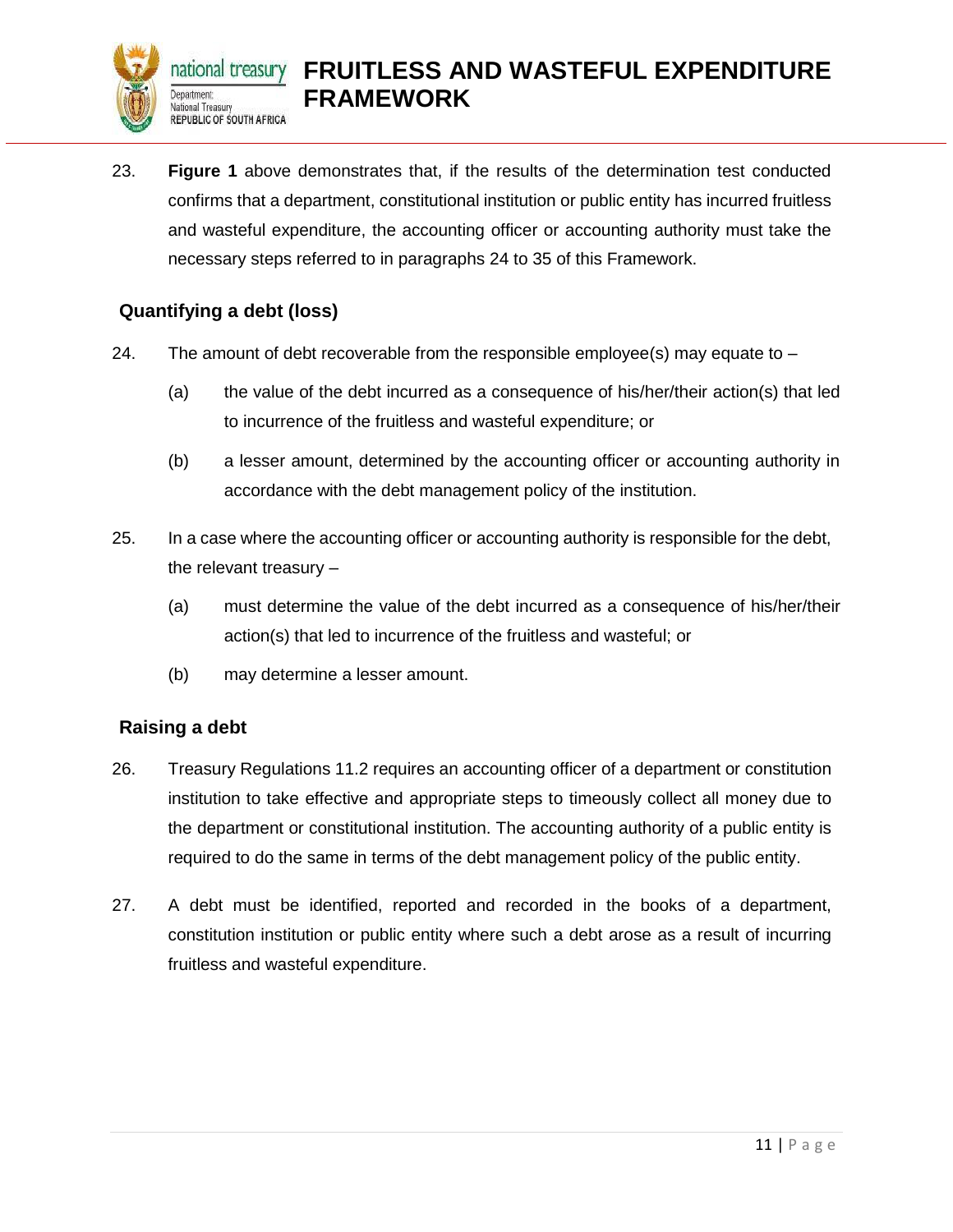

#### <span id="page-11-0"></span>**Informing the responsible employee of the debt**

- 28. As soon as the accounting officer or accounting authority becomes aware of the debt, the accounting officer or accounting authority must, in writing, notify the responsible employee of the debt and request that the amount involved be paid within 30 days. The accounting officer or accounting authority may approve that the debt be paid within a reasonable number of instalments.
- 29. The notification in writing referred to in paragraph 28 essentially means that the debtor is placed *"in mora"*.
- 30. Interest on debts incurred from fruitless and wasteful expenditure must be charged at the rates determined in terms of section 80(1)(b) of the PFMA.
- 31. In cases where the employee has left the service of the department, constitution institution or public entity, the accounting officer or accounting authority must follow processes to recover the debt which may include, amongst others, engaging the State Attorney or debt management agencies on a no trace, no pay basis.

#### <span id="page-11-1"></span>**Liability in law**

- 32. If the employee responsible for the debt is still in the service of the department and denies liability for the debt, the accounting officer must refer the matter to the State Attorney to confirm the debtor`s liability in law. In the case of a constitutional institutions or a public entity, the accounting officer or accounting authority must refer the matter to their in-house legal division, if applicable, or to an external service provider<sup>3</sup> to confirm the debtor`s liability in law.
- 33. If the person responsible for the debt has left the department and denies liability for the debt, the accounting officer must refer the matter to the State Attorney to confirm the debtor`s liability in law. In the case of a constitutional institution or a public entity, the accounting officer or accounting authority may refer the matter to their in-house legal

l <sup>3</sup> An external legal service provider must be procured in accordance with the relevant supply chain management prescripts.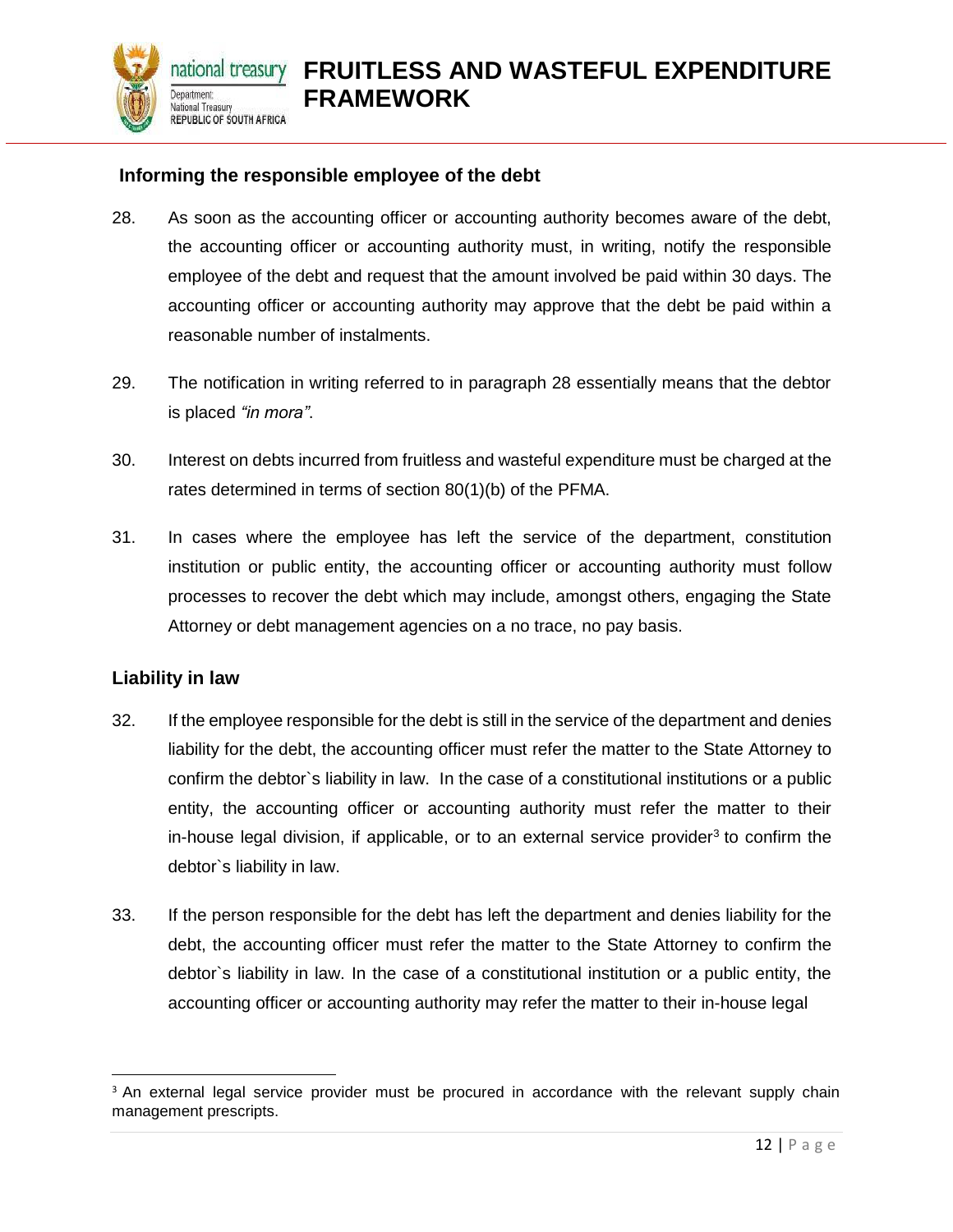

division, if applicable, or to an external service provider to confirm the debtor`s liability in law.

#### <span id="page-12-0"></span>**Irrecoverable debt**

- 34. If a debt from a responsible employee is irrecoverable, the accounting officer of a department or constitutional institution may write off the debt in terms of Treasury Regulation 11.4. In the case of a public entity, the accounting authority may write off the debt in accordance with the debt write off policy of the public entity.
- 35. If the accounting officer or accounting authority is responsible for the debt and is unable to re-pay the debt, the accounting officer or accounting authority must report the inability to the relevant treasury in-order for the relevant treasury to consider approving the write off, if such a debt is considered to be irrecoverable.

#### <span id="page-12-1"></span>**Referral of fruitless and wasteful expenditure to relevant authorities**

- 36. The accounting officer or accounting authority must refer fruitless and wasteful expenditure matters to the following authorities to address issues of consequence management –
	- (a) Human Resource Function within the respective institution to assist the accounting officer or accounting authority with disciplinary processes; and
	- (b) South African Police Service upon alleged or confirmed cases of fraudulent, corrupt or other criminal conduct.

#### **Referral of Fruitless and wasteful expenditure to Human Resource Function [paragraph 36(a)]**

37. If the determination or investigation into fruitless and wasteful expenditure confirms that an employee(s) who is/are responsible for the fruitless and wasteful expenditure, the accounting officer or accounting authority must refer the matter to the Human Resource Function to institute disciplinary processes (where applicable) in line with the relevant human resource prescripts.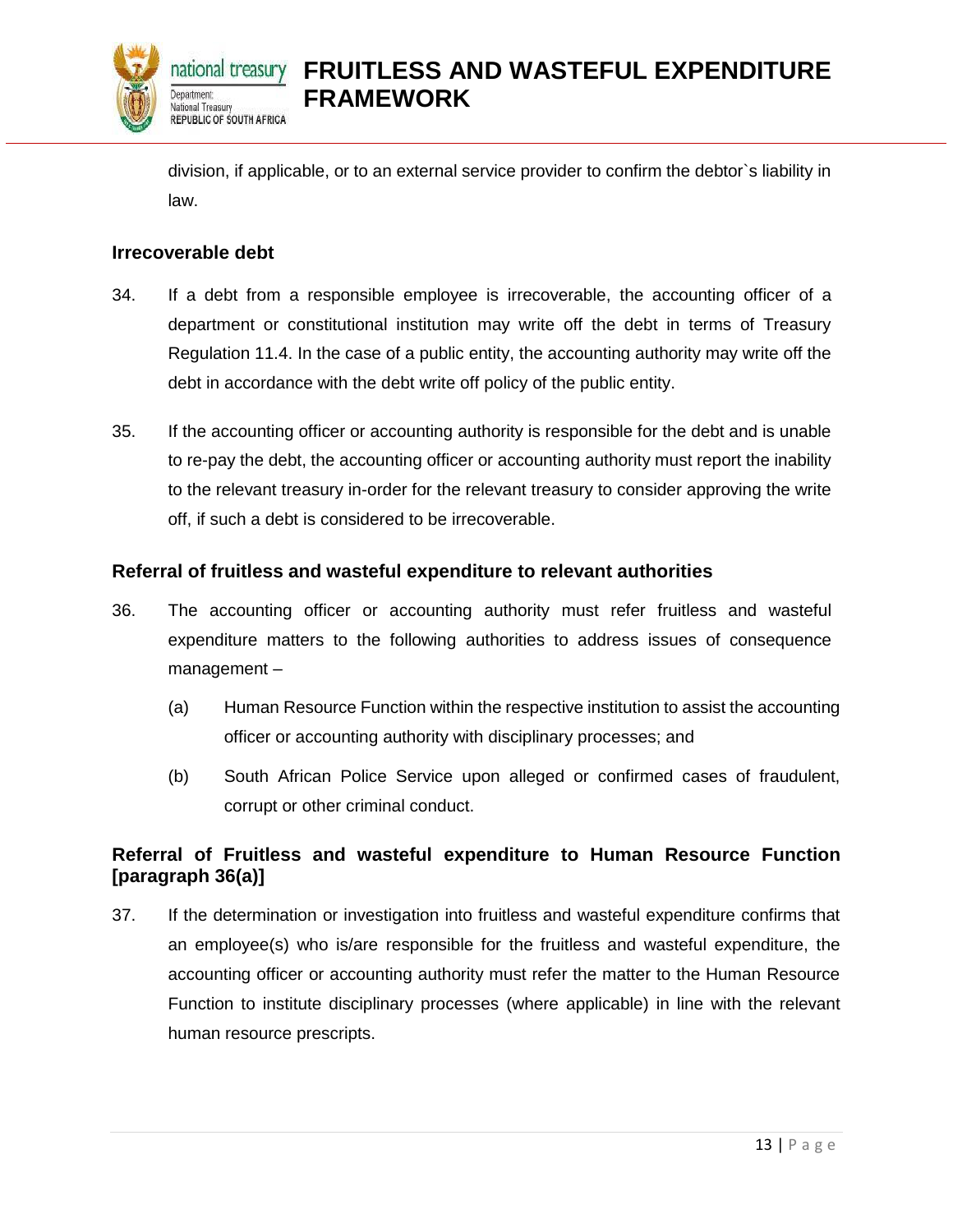

#### <span id="page-13-0"></span>**Fruitless and wasteful expenditure referred to the South Africa Police Service [paragraph 36(b)]**

- 38. If the investigation conducted confirms that fruitless and wasteful expenditure relates to fraudulent, corrupt or other criminal conduct, the accounting officer or accounting authority must, within seven days, ensure that a criminal charge is laid with the South African Police Service against the responsible employee(s).
- 39. The accounting officer or accounting authority must also inform the relevant executive authority, the relevant treasury and the Auditor-General within seven days after laying the above criminal charge.
- 40. Where criminal charges have been laid against an accounting officer or accounting authority, the executive authority must inform the relevant treasury and the Auditor-General within seven days after laying the criminal charge against the accounting officer or accounting authority.
- 41. The fruitless and wasteful expenditure checklist and lead schedule must be updated with all the details of fraudulent, corrupt or other criminal conduct reported to the South African Police Service.

#### **Financial Misconduct Cases**

- 42. Section 38(1)(c)(ii) and section 51(1)(b)(ii) of the PFMA requires an accounting officer or accounting authority to take effective and appropriate steps to, amongst others, prevent fruitless and wasteful expenditure.
- 43. In terms of sections 81(1)(b) and 83(1)(b) of the PFMA, an accounting officer or accounting authority commits an act of financial misconduct if that accounting officer or accounting authority wilfully or negligently makes or permits fruitless and wasteful expenditure.
- 44. In terms of sections 38(1)(h)(iii) and 51(1)(e)(iii) of the PFMA, the accounting officer or accounting authority must take effective and appropriate disciplinary steps against any employee in the service of their respective institutions who makes or permits fruitless and wasteful expenditure.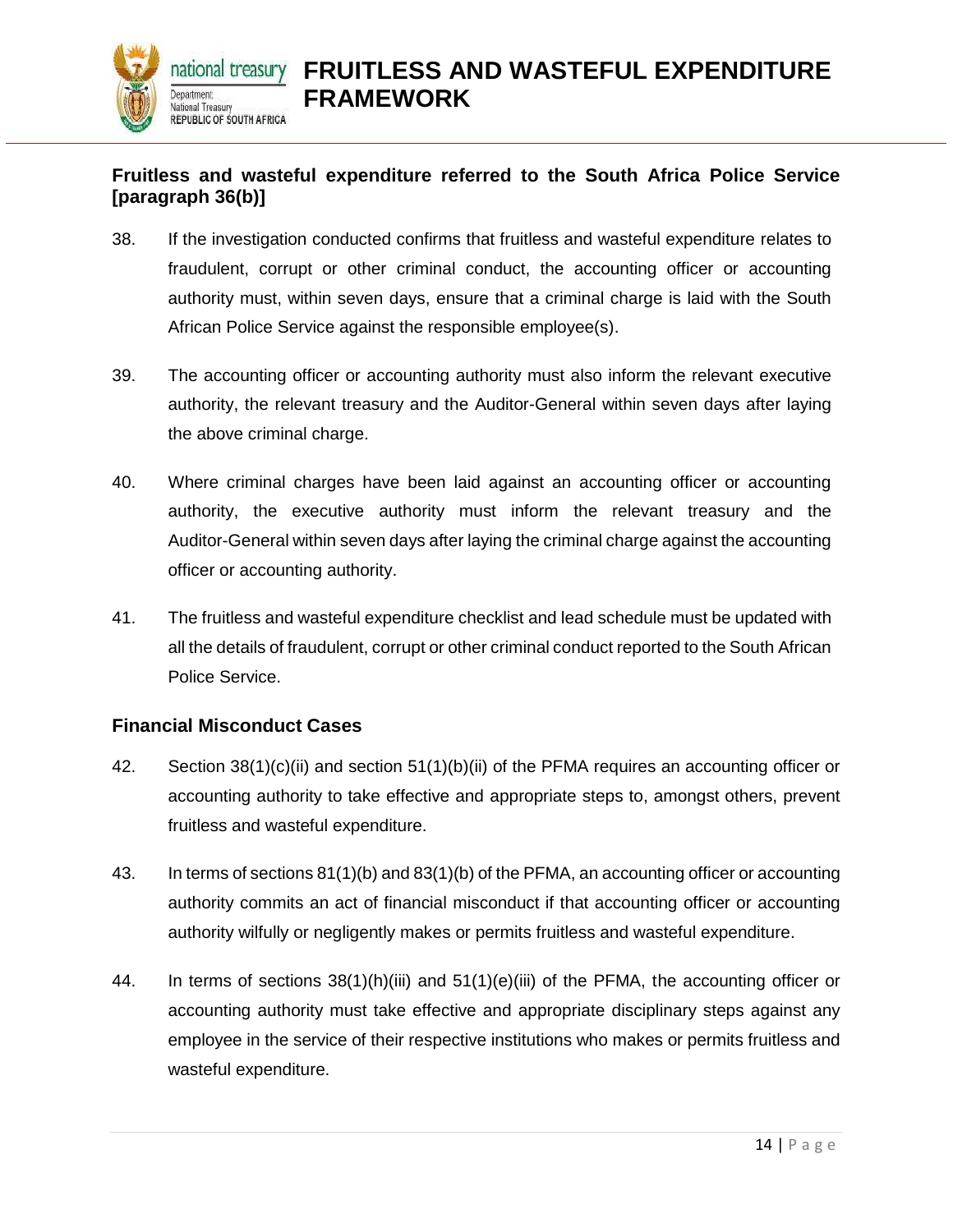

- 45. If the allegation of financial misconduct is confirmed, the accounting officer or accounting authority must ensure that disciplinary processes are initiated against the employee concerned in accordance with the relevant prescripts and agreements regulating the employment of the applicable category of employees.
- 46. Treasury Regulation 4.1.3 provides that, if an accounting officer of a department or constitutional institution is alleged to have committed financial misconduct, the relevant treasury, must, as soon as it becomes aware of the alleged misconduct, ensure that the relevant executive authority initiates an investigation into the matter and, if the allegations are confirmed, holds a disciplinary hearing in accordance with the prescripts and agreements applicable in the public service.
- 47. If an accounting authority or any of its members is alleged to have committed financial misconduct, the relevant executive authority must initiate an investigation into the matter and if the allegations are confirmed, ensure that appropriate disciplinary processes are initiated immediately as required by Treasury Regulation 33.1.3.
- 48. The relevant executive authority must initiate an investigation into the matter within 30 days from the date of discovery of the alleged financial misconduct and, if the allegations are confirmed, ensure that appropriate disciplinary processes are initiated immediately.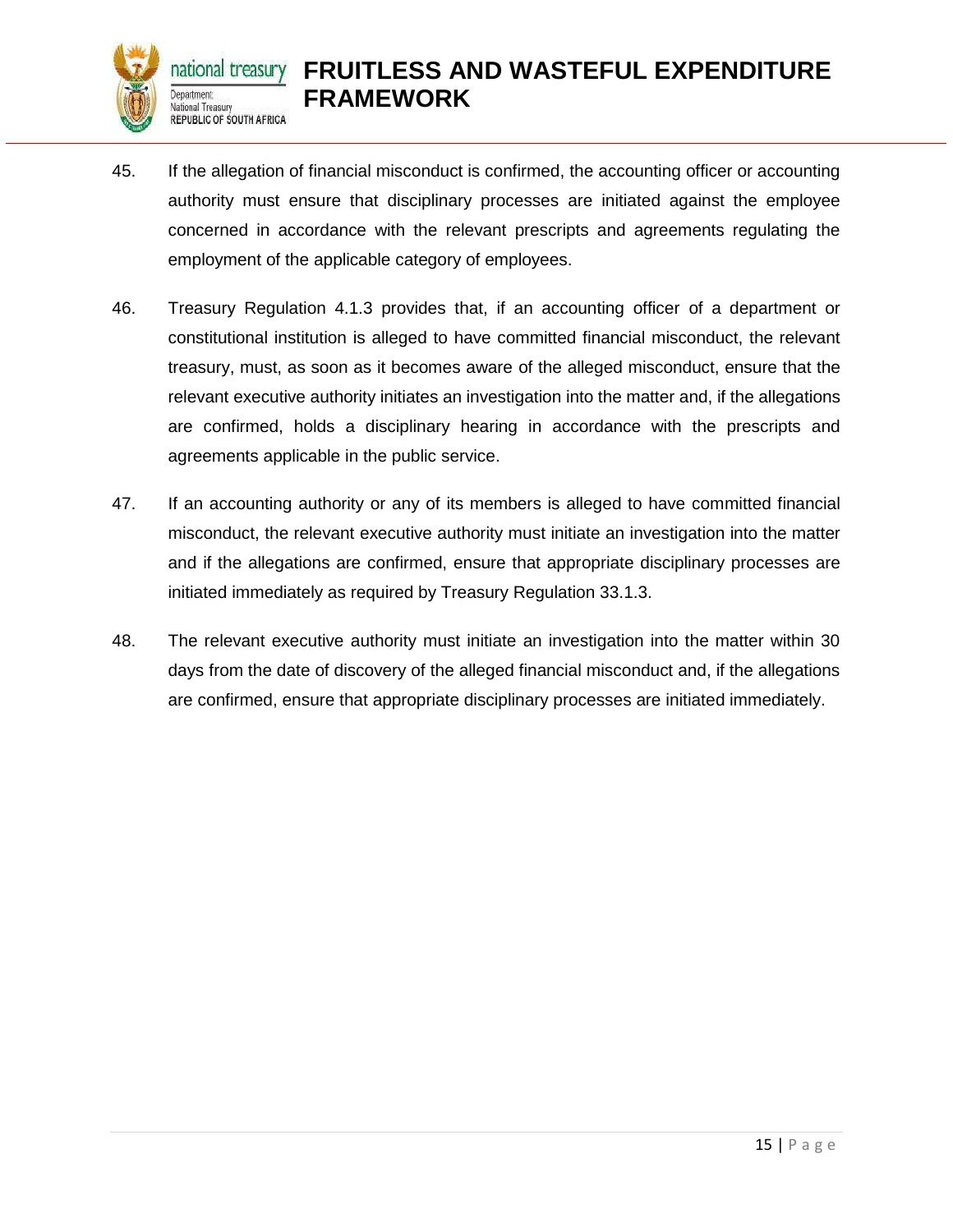

#### **REPORTING OF FRUITLESS AND WASTEFUL EXPENDITURE**

#### <span id="page-15-2"></span><span id="page-15-1"></span><span id="page-15-0"></span>**Reporting**

- 49. An employee of a department or constitutional institution who becomes aware or suspects the incurrence of fruitless and wasteful expenditure must immediately, in writing, report such fruitless and wasteful expenditure to the accounting officer in terms of Treasury Regulation 9.1.2.
- 50. An employee of a public entity who becomes aware or suspects the incurrence of fruitless and wasteful expenditure must immediately, in writing, report such fruitless and wasteful expenditure in line with the reporting policy of that public entity.
- 51. If confirmation by the accounting officer or accounting authority indicates that the transaction constitutes fruitless and wasteful expenditure, the accounting officer or accounting authority must report particulars of the fruitless and wasteful expenditure to the relevant treasury, as indicated below –

#### <span id="page-15-3"></span>**Reporting by the Accounting Officer**

- (a) report the fruitless and wasteful expenditure immediately to the relevant treasury in terms of section 38(1)(g) of the PFMA;
- (b) report the fruitless and wasteful expenditure to the relevant treasury in the monthly report on revenue and expenditure required in terms of section 40(4)(b) of the PFMA; and
- $(c)$  in terms of section  $40(3)(b)(i)$  of the PFMA, the annual report and financial statements of a department or constitutional institution must include particulars of any fruitless and wasteful expenditure that was incurred during the year.

#### **Reporting by the Accounting Authority**

(a) In terms of section 55(2)(b) of the PFMA, the annual report and financial statements of the public entity must include the following related to fruitless and wasteful expenditure for that financial year: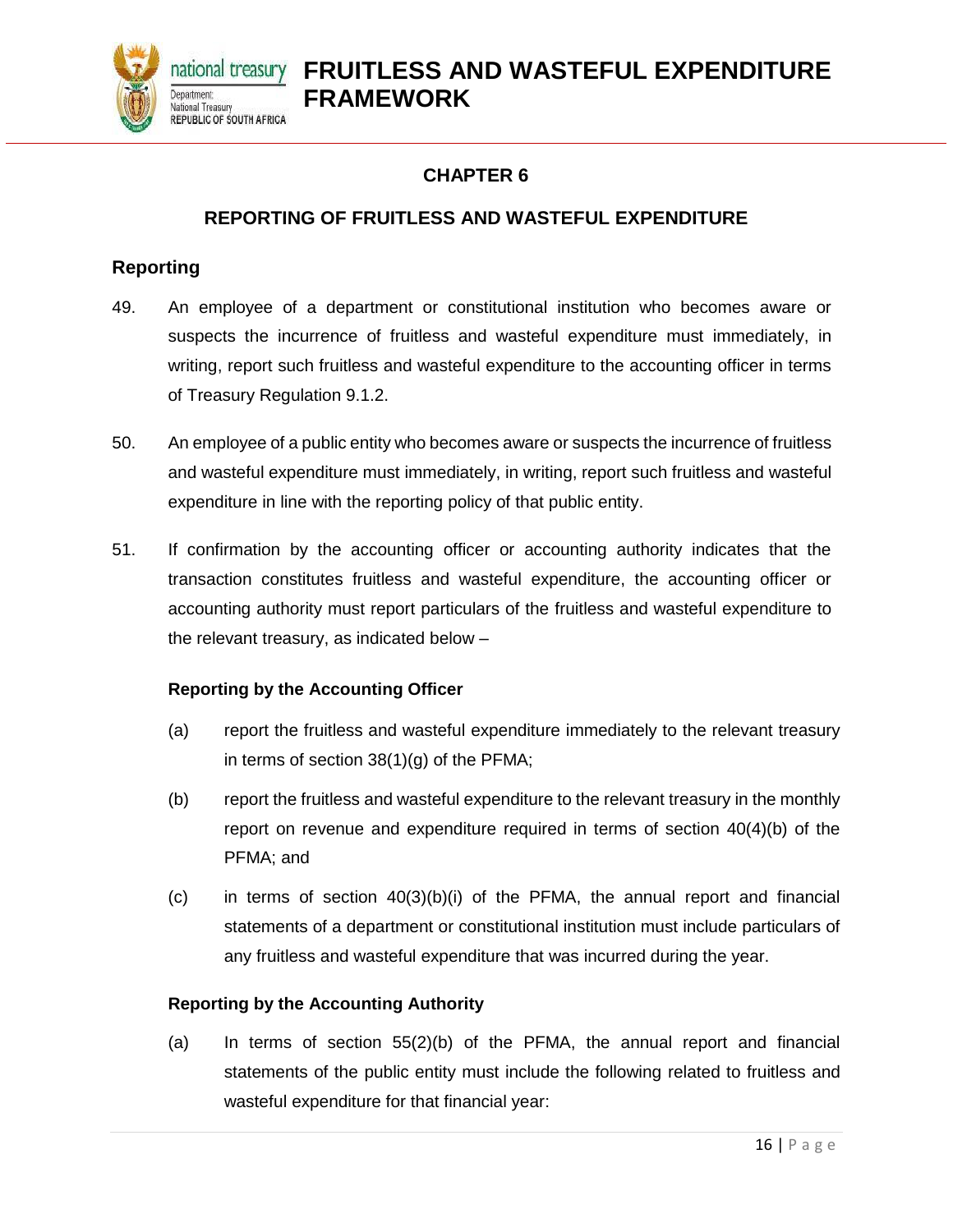

- i. any material losses through criminal conduct and any fruitless and wasteful expenditure that occurred during the financial year;
- ii. any criminal or disciplinary steps taken as a consequence of fruitless and wasteful; and
- iii. any losses recovered or written off.

#### **In-Year-Monitoring Report at National Level**

- <span id="page-16-0"></span>52. Accounting officers of national departments must submit monthly information on fruitless and wasteful expenditure to the National Treasury in the In-Year Monitoring (IYM) Report prescribed in **Appendix C** to this Framework. Accounting officers of constitutional institutions and accounting authorities of public entities listed in Schedules 2, 3A and 3B to the PFMA must submit quarterly information on fruitless and wasteful expenditure to the National Treasury in the In-Year Monitoring (IYM) Report prescribed in **Appendix C**.
- 53. Information required in terms of paragraph 52 must be submitted to the National Treasury within 15 days after the end of each month or 15 days after the end of each quarter, whichever applicable.

#### <span id="page-16-1"></span>**In-Year-Monitoring Report at Provincial Level**

- 54. Accounting officers of provincial departments must submit monthly information on fruitless and wasteful expenditure in the In-Year Monitoring (IYM) Report prescribed in **Appendix C** to this Framework. This information must be submitted to the relevant provincial treasury.
- 55. Accounting authorities of public entities listed in Schedules 3C and 3D to the PFMA must submit information on fruitless and wasteful expenditure in the In-Year-Monitoring (IYM) Report prescribed in **Appendix C** to this Framework. This information must be submitted to the relevant provincial treasury.
- 56. Information required in terms of paragraphs 54 and 55 must be submitted to the relevant provincial treasury in a period prescribed by provincial treasury instruction.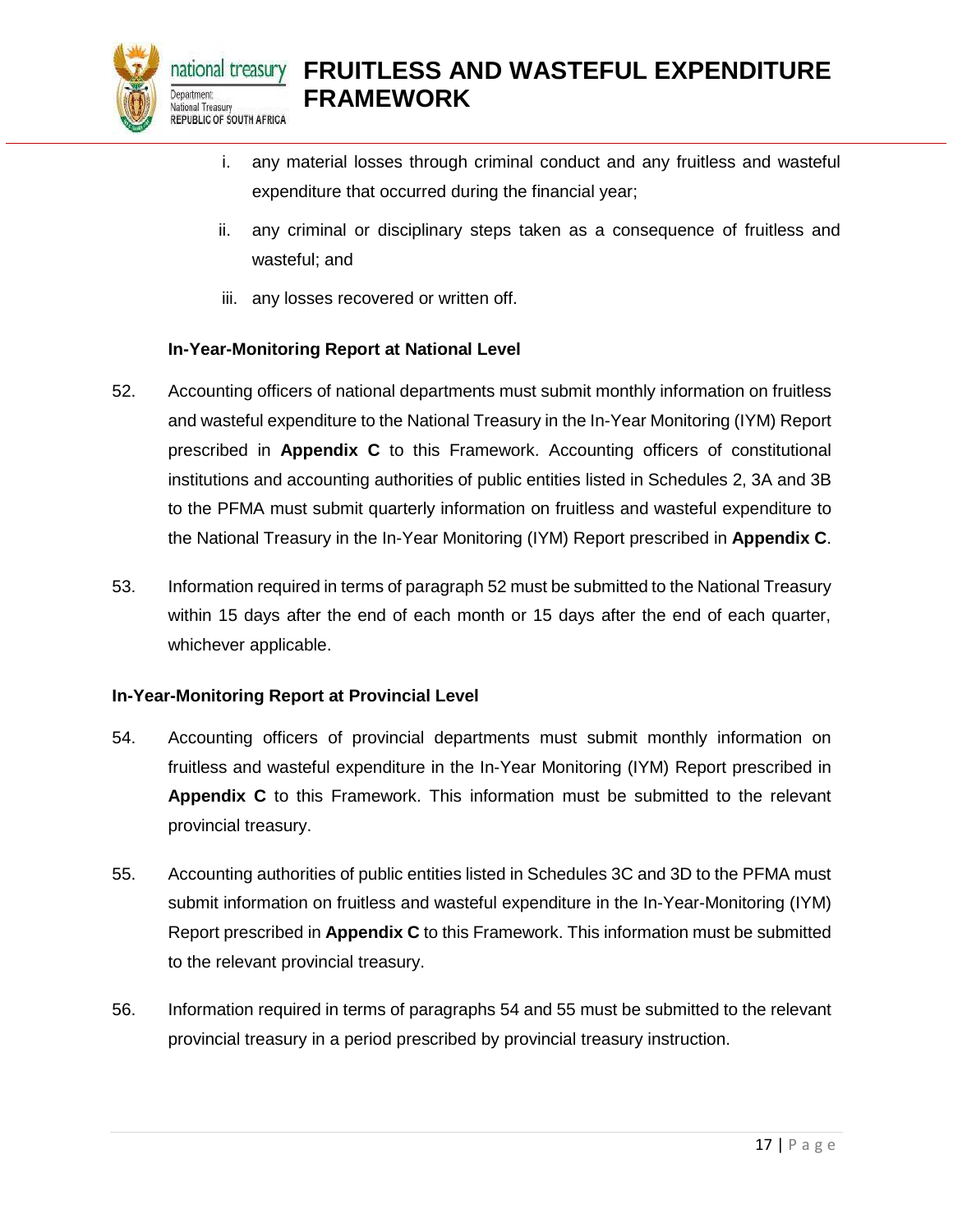

#### **CHAPTER 7**

#### **RECORDING IN THE CHECKLIST AND LEAD SHEDULE**

#### <span id="page-17-2"></span><span id="page-17-1"></span><span id="page-17-0"></span>**Recording in the checklist and lead schedule**

- 57. Accounting officers and accounting authorities must maintain a checklist and lead schedule of fruitless and wasteful expenditure which must contain details of current and previous financial year listings of all alleged and confirmed fruitless and wasteful expenditure. Examples of the fruitless and wasteful expenditure checklist and a lead schedule are contained in **Appendices A and B** to this Framework.
- 58. The accounting officer or accounting authority must update the checklist and lead schedule with information related to the processes taken as per the recommendations of the Loss Control Function or another relevant function that conducted the determination test or a functionary that conducted the investigation, in relation to –
	- (a) Fruitless and wasteful expenditure referred to the Human Resource Function *Disciplinary processes and Financial Misconduct*;
	- (b) Fruitless and wasteful expenditure referred to the Loss Control Function or another relevant function for recovery, - *Recovery process*;
	- (c) Fruitless and wasteful expenditure referred to the accounting officer or accounting authority for write off if it was confirmed that the debt is irrecoverable, - *Write off process*;
	- (d) Fruitless and wasteful expenditure referred to the South African Police Service (if there were fraudulent, corrupt or other criminal conduct) – *Criminal charges*;
- 59. The fruitless and wasteful expenditure lead schedule must be kept up to date in order to track all the alleged and confirmed fruitless and wasteful expenditure and to maintain correct and accurate information for purpose of an audit trail.
- 60. The lead schedule of fruitless and wasteful expenditure must also serve as a lead for amounts of fruitless and wasteful expenditure to be disclosed in the note to the annual financial statements to ensure its accuracy and completeness.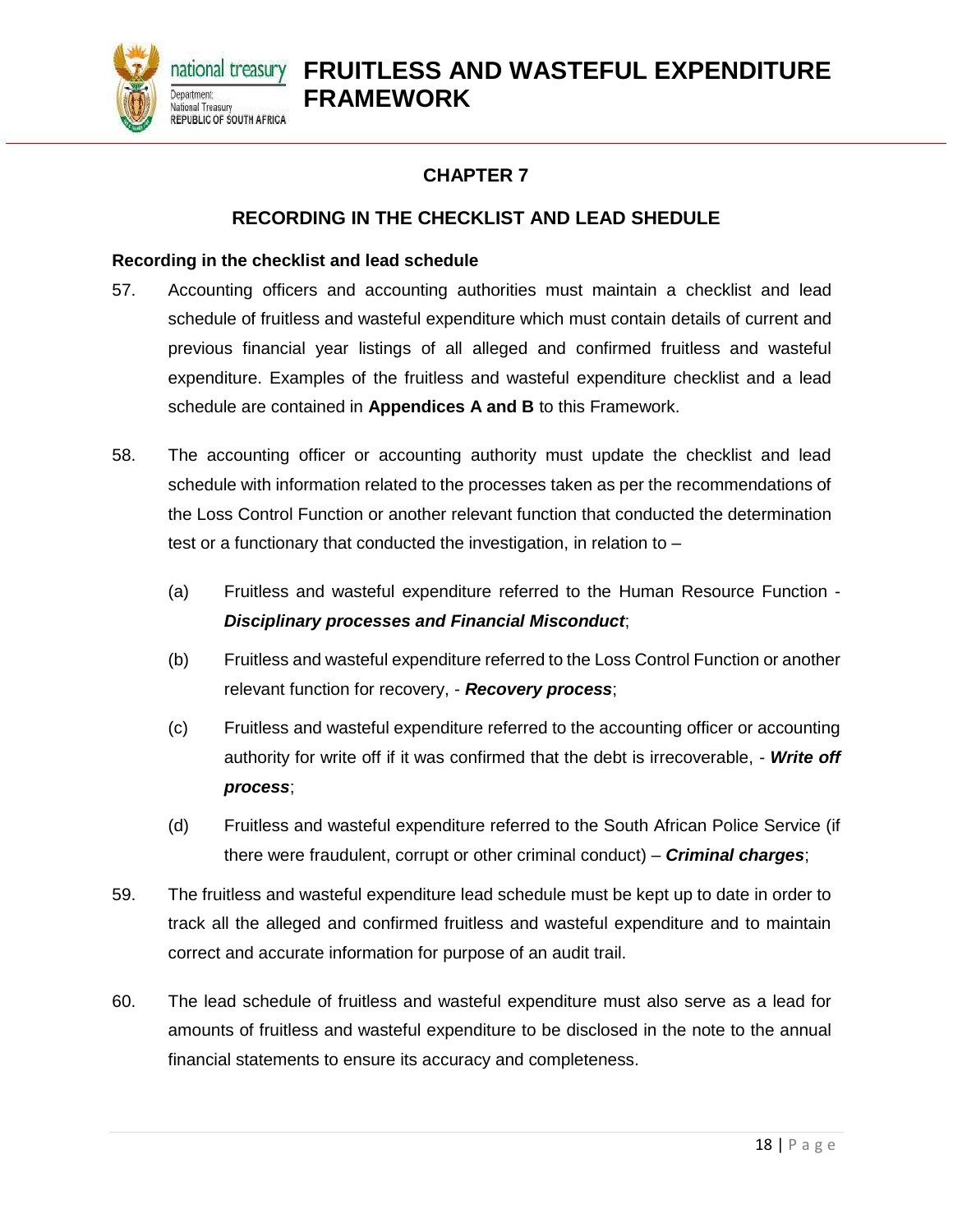

#### <span id="page-18-0"></span>**Reporting in the note to the annual financial statements**

- 61. Treasury Regulations 9.1.5 and 28.2.1 require accounting officers and accounting authorities to disclose all fruitless and wasteful expenditure incurred by their respective institutions as a note to the annual financial statements.
- 62. The table below provides a process to be followed in relation to the disclosure of all fruitless and wasteful expenditure identified in the current and previous financial year(s).

| <b>Description</b>                                                                                                                                                                        | Transgression took place in the current<br>financial year                                                                                                                                        | Transgression took place in the<br>previous financial year                                                                                                                                       |  |  |  |
|-------------------------------------------------------------------------------------------------------------------------------------------------------------------------------------------|--------------------------------------------------------------------------------------------------------------------------------------------------------------------------------------------------|--------------------------------------------------------------------------------------------------------------------------------------------------------------------------------------------------|--|--|--|
| <b>ASSESSMENT</b>                                                                                                                                                                         |                                                                                                                                                                                                  |                                                                                                                                                                                                  |  |  |  |
| Alleged transaction related to<br>fruitless and wasteful expenditure<br>was identified and is in the process<br>of being confirmed                                                        | No disclosure in the fruitless and wasteful<br>expenditure note                                                                                                                                  | No disclosure in the fruitless and<br>wasteful expenditure note                                                                                                                                  |  |  |  |
| <b>DETERMINATION</b>                                                                                                                                                                      |                                                                                                                                                                                                  |                                                                                                                                                                                                  |  |  |  |
| Alleged transaction was confirmed<br>as fruitless and wasteful expenditure;<br>and                                                                                                        | Disclose amount(s) of confirmed fruitless<br>and wasteful expenditure in the fruitless and<br>wasteful expenditure note; and                                                                     | Disclose amount(s) of confirmed fruitless<br>and wasteful expenditure in the fruitless<br>and wasteful expenditure note; and                                                                     |  |  |  |
| Further determination to identify<br>facts and quantify the amounts of<br>fruitless and wasteful expenditure                                                                              | Disclose progress of fruitless and wasteful<br>expenditure in the sub-note<br>Fruitless and Wasteful Expenditure under<br>Determination                                                          | Disclose progress of fruitless and<br>wasteful expenditure in the sub-note<br>Fruitless and Wasteful Expenditure under<br>Determination                                                          |  |  |  |
|                                                                                                                                                                                           | Include supplementary disclosure on<br>disciplinary steps taken                                                                                                                                  | Include supplementary disclosure on<br>disciplinary steps taken                                                                                                                                  |  |  |  |
| <b>INVESTIGATION</b>                                                                                                                                                                      |                                                                                                                                                                                                  |                                                                                                                                                                                                  |  |  |  |
| Confirmed fruitless and wasteful<br>expenditure is investigated in-order<br>to establish facts whether the<br>transaction is related to fraudulent,<br>corrupt and other criminal conduct | Disclose amount(s) of fruitless and wasteful<br>expenditure in the fruitless and wasteful<br>expenditure note; and<br>Disclose progress of fruitless and wasteful<br>expenditure in the sub-note | Disclose amount(s) of fruitless and<br>wasteful expenditure in the fruitless and<br>wasteful expenditure note; and<br>Disclose progress of fruitless and<br>wasteful expenditure in the sub-note |  |  |  |
|                                                                                                                                                                                           | Fruitless and Wasteful Expenditure under<br>Investigation                                                                                                                                        | Fruitless and Wasteful Expenditure under<br>Investigation                                                                                                                                        |  |  |  |
| ADDRESSING FRUITLESS AND WASTEFUL EXPENDITURE                                                                                                                                             |                                                                                                                                                                                                  |                                                                                                                                                                                                  |  |  |  |

*Fruitless and Wasteful Expenditure incurred and irrecoverable*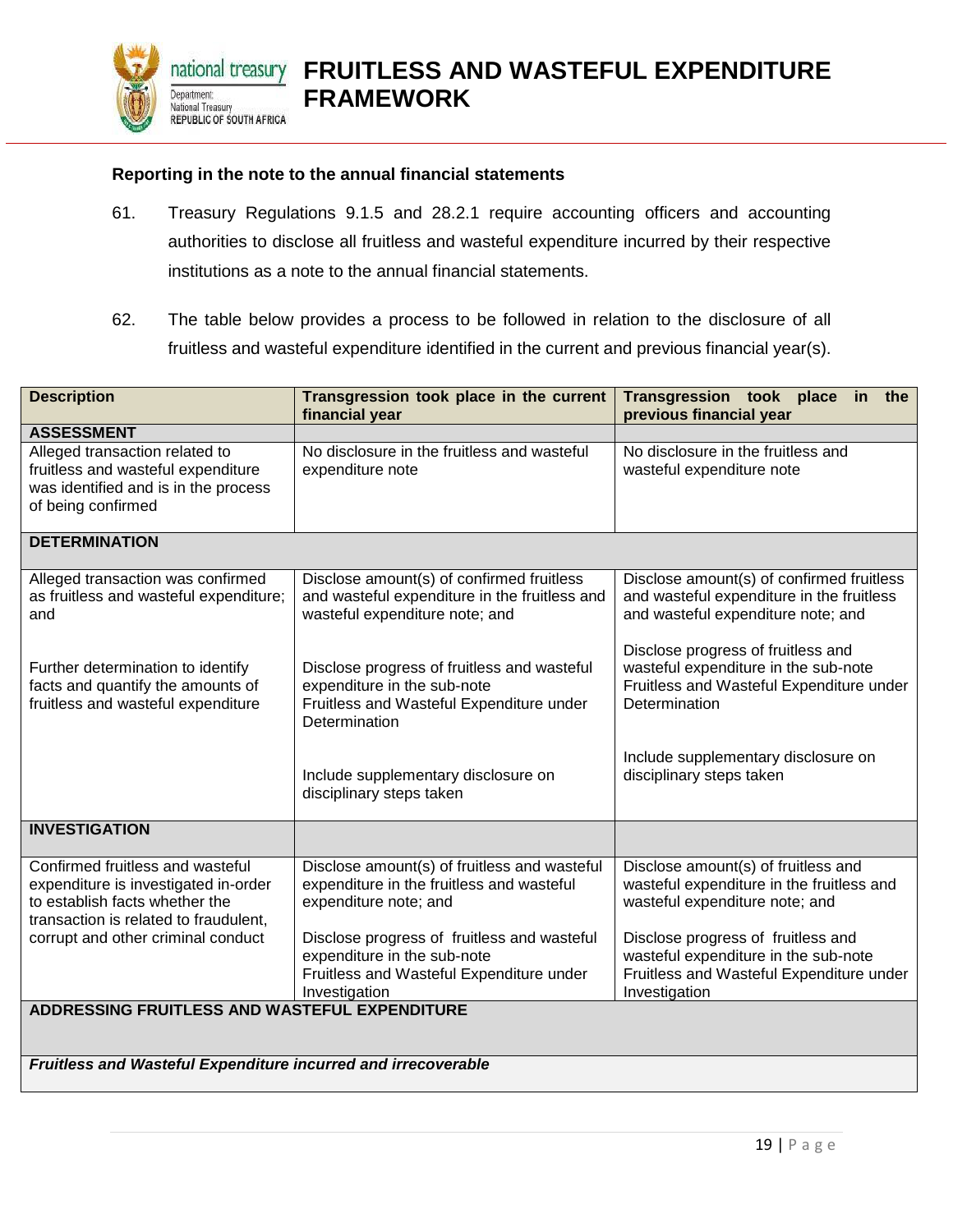

## **<u>national treasury</u>** FRUITLESS AND WASTEFUL EXPENDITURE **FRAMEWORK**

| <b>Description</b>                                                          | Transgression took place in the current<br>financial year                                                                                                                                                                                                                                                                                                                                                                                                                    | Transgression took place in the                                                                                                                                                                                                                                                                                                                                                                                                                                                                                                                                                                                                     |  |  |  |  |
|-----------------------------------------------------------------------------|------------------------------------------------------------------------------------------------------------------------------------------------------------------------------------------------------------------------------------------------------------------------------------------------------------------------------------------------------------------------------------------------------------------------------------------------------------------------------|-------------------------------------------------------------------------------------------------------------------------------------------------------------------------------------------------------------------------------------------------------------------------------------------------------------------------------------------------------------------------------------------------------------------------------------------------------------------------------------------------------------------------------------------------------------------------------------------------------------------------------------|--|--|--|--|
| If fruitless and wasteful expenditure<br>incurred is irrecoverable          | Determine amount(s) of fruitless and<br>wasteful expenditure that are irrecoverable<br>and consider writing off such amount(s) in<br>terms of Treasury Regulation 11.4.1 (a) and<br>(b) for departments and constitutional<br>institutions and in terms of a Debt Write Off<br>Policy for public entities; and<br>Disclose amount(s) of fruitless and wasteful<br>expenditure irrecoverable in the fruitless and<br>wasteful expenditure note under Amount(s)<br>written off | previous financial year<br>Determine amount(s) of fruitless and<br>wasteful<br>expenditure<br>that<br>are<br>irrecoverable from the date on which the<br>fruitless and wasteful expenditure was<br>incurred to the end of the reporting period<br>and consider writing such amount(s) in<br>terms of Treasury Regulation 11.4.1 (a)<br>and (b) for departments and constitutional<br>institutions and in terms of a Debt Write<br>Off Policy for public entities; and<br>Disclose amount(s) of fruitless and<br>wasteful expenditure irrecoverable in the<br>fruitless and wasteful expenditure note<br>under Amount(s) written off |  |  |  |  |
| <b>Criminal Proceeding</b>                                                  |                                                                                                                                                                                                                                                                                                                                                                                                                                                                              |                                                                                                                                                                                                                                                                                                                                                                                                                                                                                                                                                                                                                                     |  |  |  |  |
| If fraudulent, corrupt or other criminal<br>conduct is alleged or confirmed | Follow the relevant steps required in terms<br>of Treasury Regulations 4, 9 and 12 (for<br>departments and constitutional institutions),<br>in a case of public entities, follow Treasury<br>Regulations 33 and the debt management<br>policy of the public entity                                                                                                                                                                                                           | Follow the relevant steps required in<br>terms of Treasury Regulations 4, 9 and 12<br>departments and constitutional<br>(for<br>institutions), in the case of public entities,<br>follow Treasury Regulations 33 and the<br>Debt Management policy of the public<br>entity                                                                                                                                                                                                                                                                                                                                                          |  |  |  |  |
|                                                                             | Report in terms of section 34 of the<br>Prevention and<br>Combating<br>of Corrupt<br><b>Activities Act</b>                                                                                                                                                                                                                                                                                                                                                                   | Report in terms of section 34 of the<br>Prevention and Combating of Corrupt<br><b>Activities Act</b>                                                                                                                                                                                                                                                                                                                                                                                                                                                                                                                                |  |  |  |  |
|                                                                             | supplementary<br>disclosure<br>Include<br>on.<br>criminal proceedings instituted                                                                                                                                                                                                                                                                                                                                                                                             | Include supplementary disclosure<br>on<br>criminal proceedings instituted                                                                                                                                                                                                                                                                                                                                                                                                                                                                                                                                                           |  |  |  |  |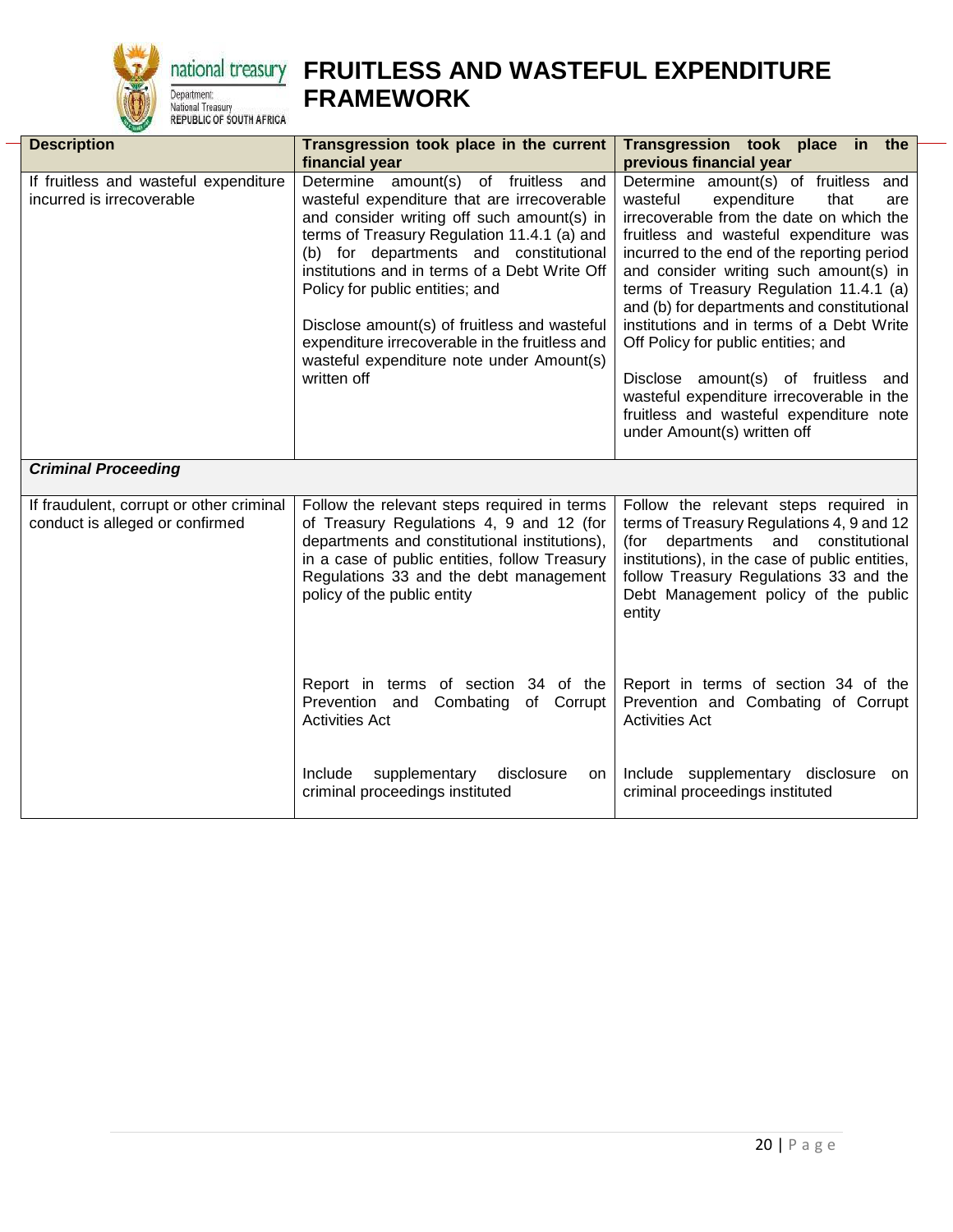

#### **CHAPTER 8**

#### <span id="page-20-1"></span><span id="page-20-0"></span>**PROCESS FLOW FOR FRUITLESS AND WASTEFUL EXPENDITURE**

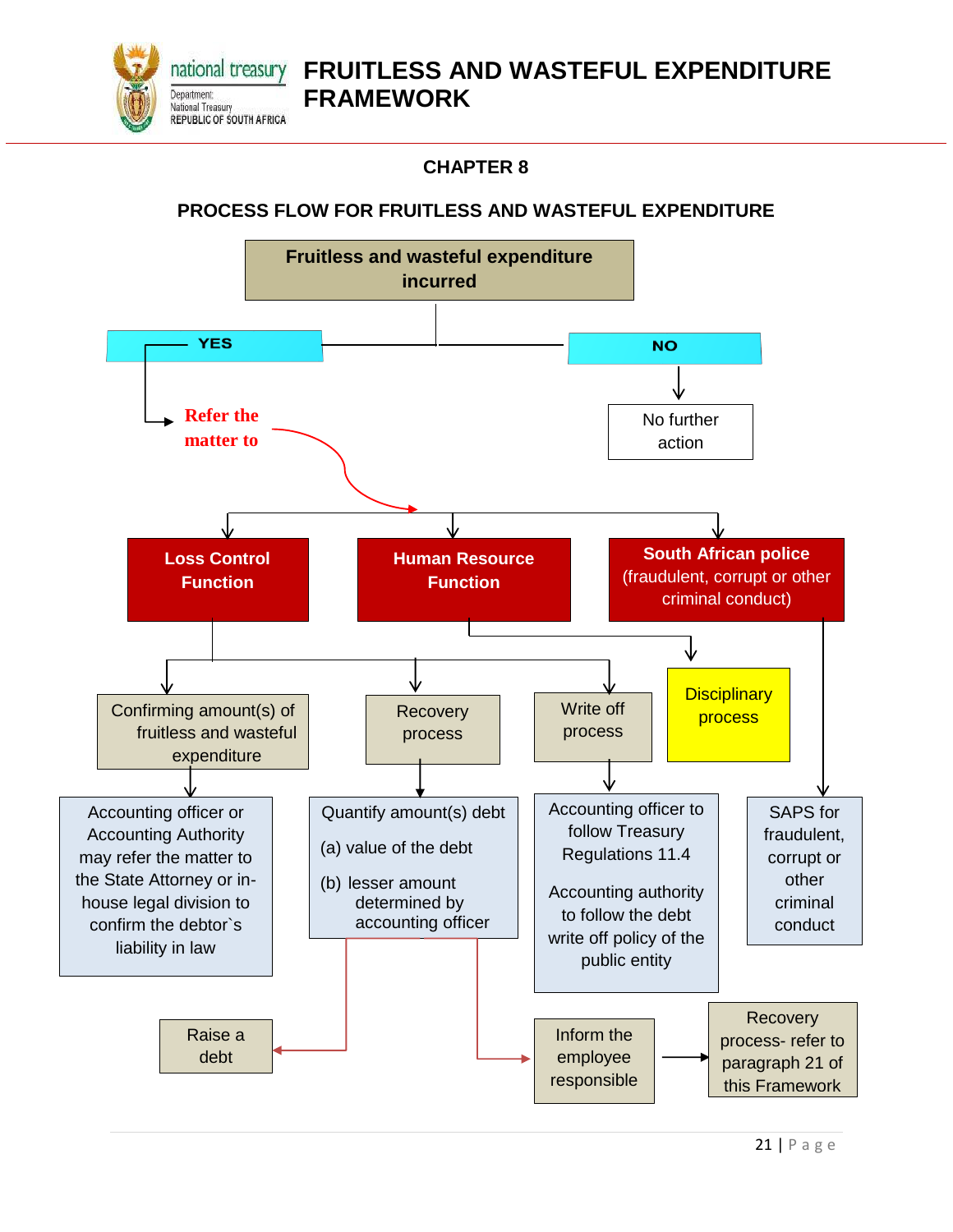

## national treasury **FRUITLESS AND WASTEFUL EXPENDITURE FRAMEWORK**

**APPENDIX A**

#### **EXAMPLE TEMPLATE: FRUITLESS AND WASTEFUL EXPENDITURE CHECKLIST**

<span id="page-21-1"></span><span id="page-21-0"></span>

| Transacti<br>on No. | Date<br>reported to<br>the AO/AA <sup>1</sup> | Description of the<br>transaction/incident | Fruitless and wasteful<br>Expenditure referred to<br>$LCF2$ for<br><b>Determination and FPI</b> <sup>3</sup><br>for investigation | <b>Disciplinary Process</b><br>referred to HRF <sup>4</sup> | <b>Recovery Process</b><br>Referred to LCF | Criminal Charges<br>referred to SAPS <sup>5</sup> | Fruitless and wasteful<br>expenditure to be<br>recovered |
|---------------------|-----------------------------------------------|--------------------------------------------|-----------------------------------------------------------------------------------------------------------------------------------|-------------------------------------------------------------|--------------------------------------------|---------------------------------------------------|----------------------------------------------------------|
|                     |                                               |                                            | Yes/No                                                                                                                            | Yes/No                                                      | Yes/No/NA                                  | Yes/No/NA                                         | Yes/No/NA                                                |
|                     | $10$ June $20xx$                              | XXXXX                                      | LCF                                                                                                                               | Yes                                                         | Yes                                        | NA                                                | Yes                                                      |
| 2                   | 12<br>November<br>20xx                        | LCF and FPI                                |                                                                                                                                   | Yes                                                         | Yes                                        | <b>NA</b>                                         | As per<br>recommendation of<br><b>FPI</b>                |
| 3                   | LCF<br>5 December<br>20xx                     |                                            |                                                                                                                                   | Yes                                                         | Yes                                        | Yes                                               | Yes                                                      |

l

<sup>&</sup>lt;sup>1</sup> **AO/AA**- Accounting Officer or Accounting Authority

<sup>2</sup> **LCF**- Loss Control Function or another relevant function

<sup>3</sup> **FPI-** Function performing investigations

<sup>4</sup> **HRF**- Human Resource Function

<sup>5</sup> **SAPS**- South African Police Service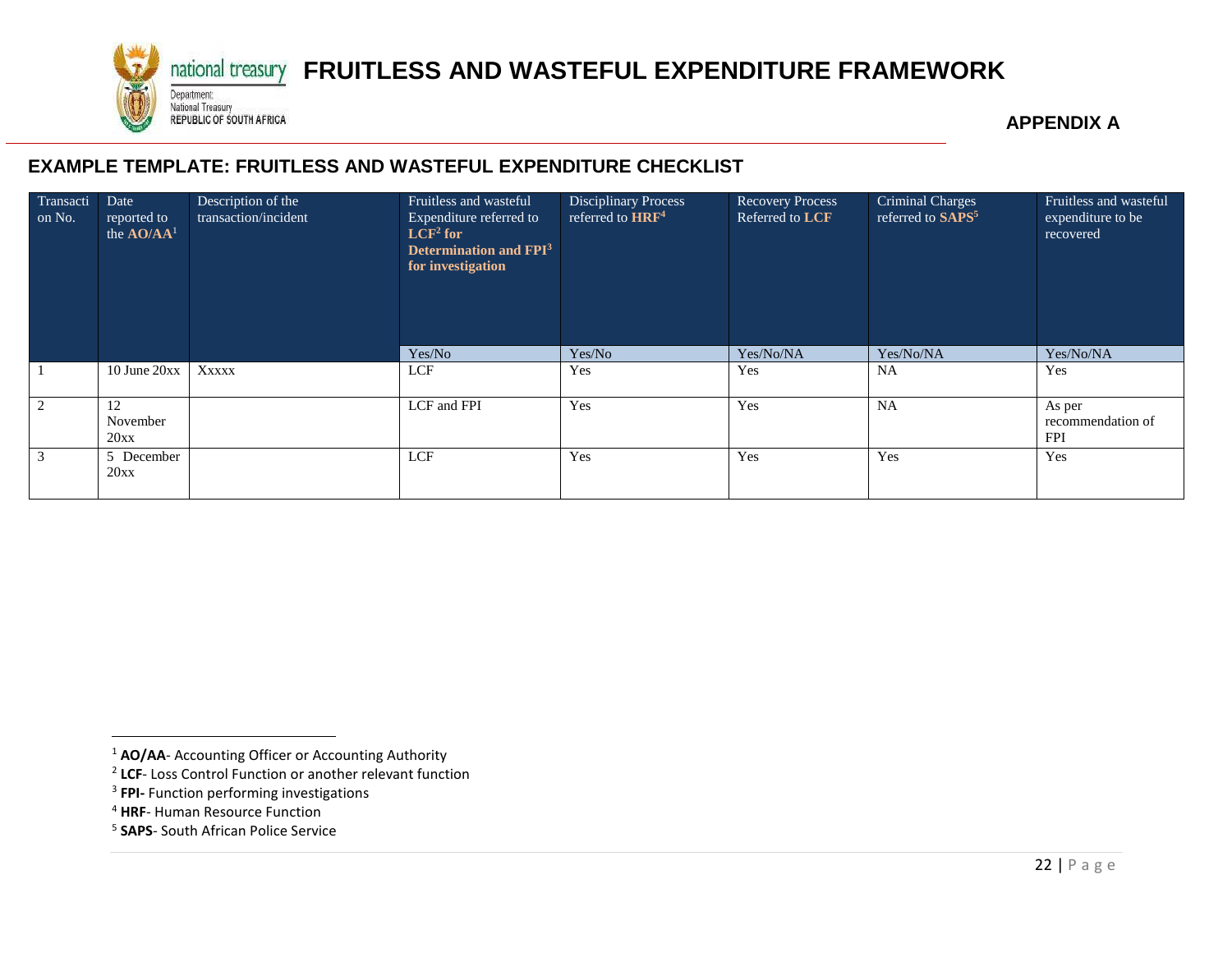

## national treasury **FRUITLESS AND WASTEFUL EXPENDITURE FRAMEWORK**

**APPENDIX B**

#### **EXAMPLE TEMPLATE: FRUITLESS AND WASTEFUL EXPENDITURE LEAD SCHEDULE**

<span id="page-22-1"></span><span id="page-22-0"></span>

| Transaction | Date reported | Details              | of<br>the | Amount                                                                                     | Amounts     | of  | STATUS OF FRUITLESS AND WASTEFUL EXPENDITURE                          |                 |        |                 |                       |
|-------------|---------------|----------------------|-----------|--------------------------------------------------------------------------------------------|-------------|-----|-----------------------------------------------------------------------|-----------------|--------|-----------------|-----------------------|
| Number      | to AO/AA      | transaction/incident |           | confirmed of                                                                               | Fruitless   | and | CC <sup>1</sup>                                                       | DP <sup>2</sup> | $LR^3$ | DP <sup>4</sup> | WO <sup>5</sup>       |
|             |               |                      |           | Fruitless and                                                                              | Wasteful    |     | Y/N/NA                                                                | Y/N/NA          | Y/N/NA | Y/N/N           | Amounts of fruitless  |
|             |               |                      |           | Wasteful                                                                                   | Expenditure |     |                                                                       |                 |        | $\mathbf{A}$    | and wasteful          |
|             |               |                      |           | Expenditure                                                                                | recovered   |     |                                                                       |                 |        |                 | expenditure or losses |
|             |               |                      |           |                                                                                            |             |     |                                                                       |                 |        |                 | written off           |
|             |               |                      |           |                                                                                            |             |     |                                                                       |                 |        |                 |                       |
|             |               |                      |           |                                                                                            |             |     |                                                                       |                 |        |                 |                       |
|             |               |                      |           |                                                                                            |             |     |                                                                       |                 |        |                 |                       |
|             |               |                      |           |                                                                                            |             |     |                                                                       |                 |        |                 |                       |
|             |               |                      |           |                                                                                            |             |     |                                                                       |                 |        |                 |                       |
|             |               |                      |           |                                                                                            |             |     |                                                                       |                 |        |                 |                       |
|             |               |                      |           |                                                                                            |             |     |                                                                       |                 |        |                 |                       |
|             |               |                      |           | These amounts to be<br>disclosed in the notes to the<br><b>Annual Financial Statements</b> |             |     | These amounts to be<br>disclosed in Receivables or<br>Debtors Account |                 |        |                 |                       |

<sup>5</sup> **WO**- Write Off

l

<sup>1</sup> **CC**- Criminal charges laid with SAPS

<sup>2</sup> **DP**- Disciplinary Process (in progress/completed)

<sup>3</sup> **LR**- Loss Recovery (commenced)

<sup>4</sup> **DP**- Disciplinary Process